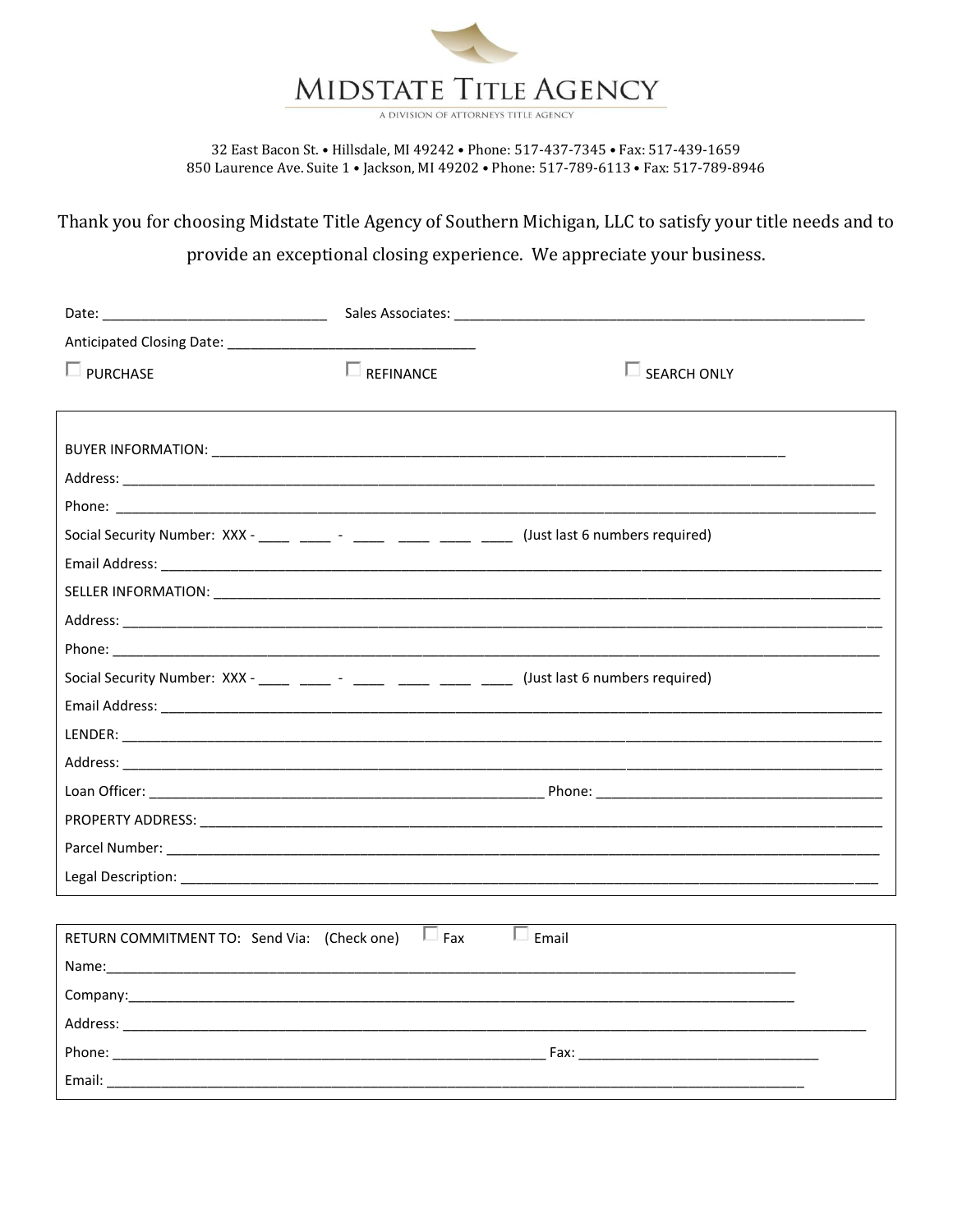

## **PURCHASE AGREEMENT**

**1. PROPERTY DESCRIPTION AND PRICE:** The undersigned Purchaser hereby offers and agrees to purchase the property located in the city/township/village of \_\_\_\_\_\_\_\_\_\_\_\_\_\_\_\_\_\_\_\_\_\_\_\_\_\_\_\_\_\_\_\_, County of \_\_\_\_\_\_\_\_\_\_\_\_\_\_\_\_\_\_\_\_\_\_\_\_\_\_\_\_\_\_\_\_, Michigan, legally described as \_\_\_\_\_\_\_\_\_\_\_\_\_\_\_\_\_\_\_\_\_\_\_\_\_\_\_\_\_\_\_\_\_\_\_\_\_\_\_\_\_\_\_\_\_\_\_\_\_\_\_\_\_\_\_\_\_\_\_\_\_\_\_\_\_\_\_\_\_\_\_\_\_\_\_\_\_\_\_\_\_\_\_\_\_\_\_\_\_\_\_\_\_\_\_\_\_\_\_\_\_\_\_\_\_\_\_\_\_\_\_\_\_\_\_\_\_\_\_\_

\_\_\_\_\_\_\_\_\_\_\_\_\_\_\_\_\_\_\_\_\_\_\_\_\_\_\_\_\_\_\_\_\_\_\_\_\_\_\_\_\_\_\_\_\_\_\_\_\_\_\_\_\_\_\_\_\_\_\_\_\_\_\_\_\_\_\_\_\_\_\_\_\_\_\_\_\_\_\_\_\_\_\_\_\_\_\_\_\_\_\_\_\_\_\_\_\_\_\_\_\_\_\_\_\_\_\_\_\_\_\_\_\_\_\_\_\_\_\_\_\_\_\_\_\_\_\_\_\_\_\_\_\_\_\_\_\_\_\_\_\_\_\_\_

and has a parcel ID number/tax ID number of also being commonly known as \_\_\_\_\_\_\_\_\_\_\_\_\_\_\_\_\_\_\_\_\_\_\_\_\_\_\_\_\_\_\_\_\_\_\_\_\_\_\_\_\_\_\_\_\_\_\_\_\_\_\_\_\_\_\_\_\_\_\_\_\_\_\_\_\_\_\_\_\_\_\_\_\_\_\_\_\_\_

The property described above shall include all fixtures, improvements and appurtenances including if now in or on the property, all built-in equipment, shelving, cabinets, all lighting fixtures and their shades, attached carpeting, curtain and drapery hardware, window shades and blinds, attached mirrors, television antennas, satellite dish, and any accessories and complete rotor equipment, storm doors, storm windows, screens, awning, garage door opener(s) and transmitters, water softener (if not rented), attached humidifier, all landscaping and \_\_\_\_\_\_\_\_\_\_\_\_\_\_\_\_\_\_\_\_\_\_\_\_\_\_\_\_\_\_\_\_\_\_\_\_\_\_\_\_\_\_\_\_\_\_\_\_\_\_\_\_\_\_\_\_\_\_\_\_\_\_\_\_\_\_

and to pay therefore the sum of \_\_\_\_\_\_\_\_\_\_\_\_\_\_\_\_\_\_\_\_\_\_\_\_\_\_\_\_\_\_\_\_\_\_\_\_\_\_\_\_\_Dollars(\$ \_\_\_\_\_\_\_\_\_\_\_\_\_\_\_\_\_\_\_\_\_\_\_\_\_\_\_\_\_). Subject to the existing building and use restrictions, easements, and zoning ordinances, if any, upon the following conditions:

**2. METHOD OF PAYMENT:** All money (except earnest money) must be paid by cash or cashier's check.

The sale shall be completed by the following method: (mark one box; all unmarked paragraphs do not apply)

 $\Box$  A. CASH SALE. Delivery of a Warranty Deed conveying a marketable title.

B. CASH SALE WITH NEW MORTGAGE. Delivery of a Warranty Deed conveying a marketable title. This agreement is contingent upon the purchaser being able to secure a \_\_\_\_\_\_\_\_\_\_\_\_\_\_\_\_\_\_\_\_\_\_ mortgage in the amount of \$\_\_\_\_\_\_\_\_\_\_\_\_\_\_\_\_\_\_\_\_\_ and pay \$ \_\_\_\_\_\_\_\_\_\_\_\_\_\_\_\_\_\_\_ down plus mortgage costs, prepaid items, and adjustments in cash. Purchaser agrees to apply for such mortgage within \_\_\_\_\_\_\_\_\_ calendar days from Seller's acceptance of this agreement at his own expense Purchase further agrees that in connection with said application to lender, he will promptly comply with the lender's request for necessary information required to process the loan application. If a firm commitment for such mortgage cannot be obtained within \_\_\_\_\_\_\_\_\_ calendar days from date of Seller's acceptance, at the Seller's option, this agreement can be declared null and void and the deposit shall be returned.

APPLICABLE TO FHA OR VA SALES ONLY: It is expressly agreed that, notwithstanding any other provisions of this agreement, the purchaser shall not be obligated to complete the purchase of the property described herein or to incur any penalty by forfeiture of any earnest money deposits or otherwise unless the mortgage has delivered to the purchaser a written statement issued by the Federal Housing Commissioner setting forth the appraised value of the property (excluding closing costs) of not less than \$ \_\_\_\_\_\_\_\_\_\_\_\_ which statement the mortgage hereby agrees to deliver to the purchaser promptly after such appraised value statement is made available to the mortgage. The purchaser shall, however, have the privilege and option of proceeding with the consummation of the agreement without regard to the amount of the appraised valuation made by the Federal Housing Commissioner. The appraised valuation is arrived at to determine the maximum mortgage the Department of Housing and Urban Development will insure. HUD does not warrant the value or the condition of the property. The purchaser should satisfy himself/herself that the price and condition of the property are acceptable. It is further understood between purchaser and seller that the additional personal property listed herein has no value. Seller agrees to pay required mortgage discount, commonly called "points", at the time of closing, not to exceed \_\_\_\_\_\_\_\_\_\_\_\_\_\_ points. The Seller agrees to pay for any repairs required by FHA/VA, not to exceed \$ \_\_\_\_\_\_\_\_\_\_\_\_\_\_ . See attached Lead Paint Addendum made a part hereof.

C. SALE TO EXISTING MORTGAGE: See attached "ADDENDUM FOR SALE TO EXISTING MORTGAGE" made a part hereof.

D. SALE ON LAND CONTRACT: See attached "LAND CONTRACT SALE ADDENDUM" made a part hereof.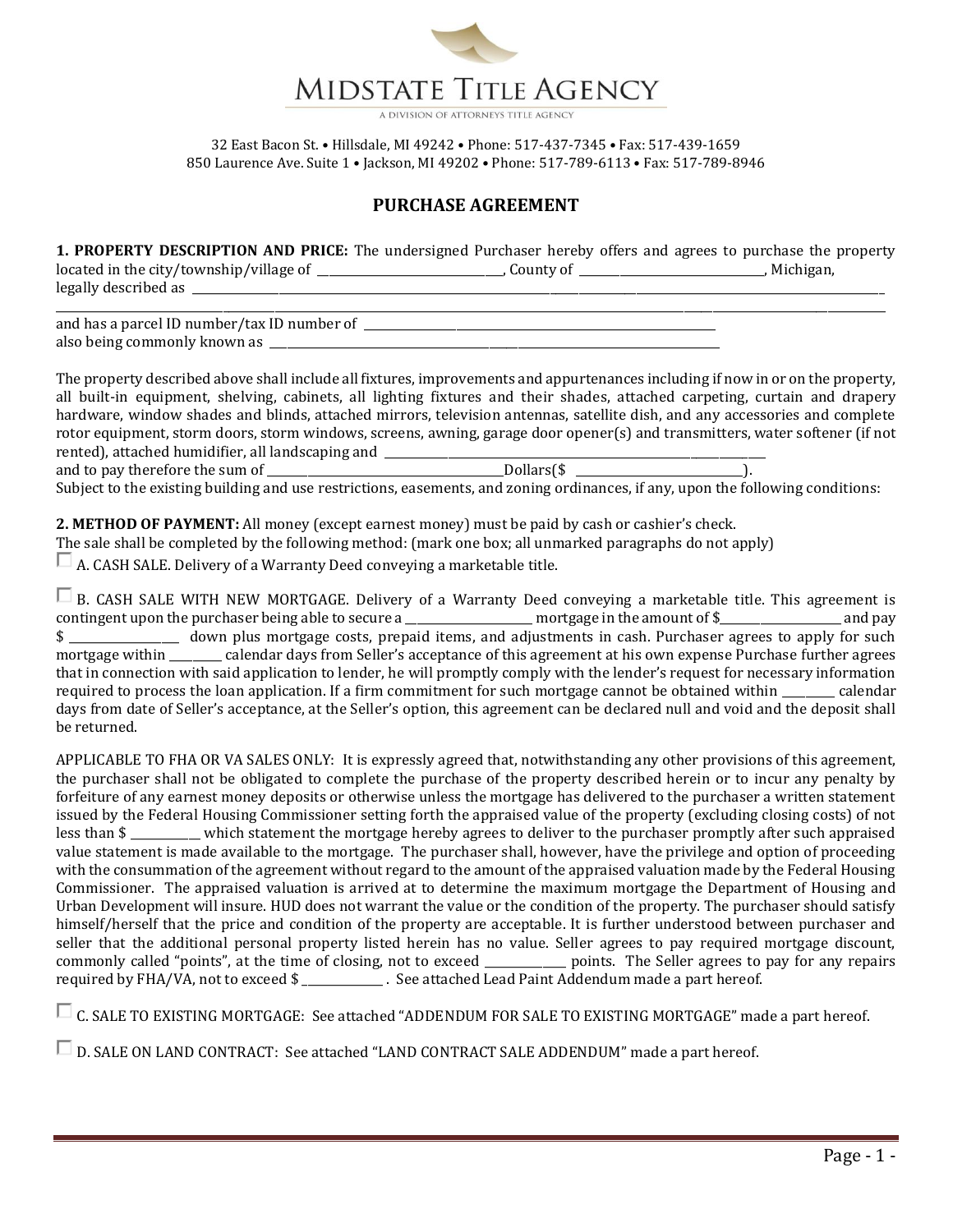

## **PURCHASE AGREEMENT (continued)**

**3. EARNEST MONEY:** The deposit of \_\_\_\_\_\_\_\_\_\_\_\_\_\_\_\_\_\_\_\_\_\_\_\_\_\_\_\_\_\_\_\_\_\_\_\_\_\_\_\_\_\_\_\_\_\_\_\_\_\_\_\_\_\_\_\_\_\_\_\_\_DOLLARS  $(\$\_\_\_\_\_\_\_\_\_\_\_\_\_\_\_\_\_\_$  ) in the form of  $\;\Box\;$  CASH or  $\;\Box\;$  CHECK (check one) shall be held by one of the following and applied to the purchase price if the sale is consummated:

Choose one of the following:

 $\square$  Seller

Midstate Title Agency of Southern Michigan, LLC – pursuant to a separate Earnest Money Deposit Escrow Agreement attached hereto

 $\Box$  Other:

**4. CLOSING**: If this agreement is accepted by the seller and if title can be conveyed in the condition required herein, the seller and purchaser agree to consummate the sale on or before \_\_\_\_\_\_\_\_\_\_\_\_\_\_\_\_\_\_\_\_\_\_\_\_\_\_\_\_\_\_\_\_\_\_\_\_\_\_\_\_\_\_\_\_\_\_\_\_\_\_\_\_\_\_\_\_\_\_.

**5. POSSESSION:** The seller shall deliver and the purchaser shall accept possession of said property, subject to the rights of present tenants, if any. If the seller occupies the property it shall be vacated on or before \_\_\_\_\_\_\_\_\_\_\_\_\_\_\_\_\_\_\_\_\_\_ days after closing. From and including the date of closing through the date of vacating the property as agreed, SELLER SHALL PAY the sum of \$  $per \, day.$ 

**6. GENERAL CONDITIONS:** Purchaser acknowledges that they have read and understand all provisions of this agreement including the additional terms and conditions which appear in paragraphs 12 thru 34. Purchaser also acknowledges receipt of a copy of this agreement.

\_\_\_\_\_\_\_\_\_\_\_\_\_\_\_\_\_\_\_\_\_\_\_\_\_\_\_\_\_\_\_\_\_\_\_\_\_\_\_\_\_\_\_\_\_\_\_\_\_\_\_\_\_\_\_\_\_\_\_\_\_\_\_\_\_\_\_\_\_\_\_\_\_\_\_\_\_\_\_\_\_\_\_\_\_\_\_\_\_\_\_\_\_\_\_\_\_\_\_\_\_\_\_\_\_\_\_\_\_\_\_\_\_\_\_\_\_\_\_\_\_\_\_\_\_\_\_\_\_\_\_\_\_\_\_\_\_\_\_\_\_\_\_\_\_ \_\_\_\_\_\_\_\_\_\_\_\_\_\_\_\_\_\_\_\_\_\_\_\_\_\_\_\_\_\_\_\_\_\_\_\_\_\_\_\_\_\_\_\_\_\_\_\_\_\_\_\_\_\_\_\_\_\_\_\_\_\_\_\_\_\_\_\_\_\_\_\_\_\_\_\_\_\_\_\_\_\_\_\_\_\_\_\_\_\_\_\_\_\_\_\_\_\_\_\_\_\_\_\_\_\_\_\_\_\_\_\_\_\_\_\_\_\_\_\_\_\_\_\_\_\_\_\_\_\_\_\_\_\_\_\_\_\_\_\_\_\_\_\_\_ \_\_\_\_\_\_\_\_\_\_\_\_\_\_\_\_\_\_\_\_\_\_\_\_\_\_\_\_\_\_\_\_\_\_\_\_\_\_\_\_\_\_\_\_\_\_\_\_\_\_\_\_\_\_\_\_\_\_\_\_\_\_\_\_\_\_\_\_\_\_\_\_\_\_\_\_\_\_\_\_\_\_\_\_\_\_\_\_\_\_\_\_\_\_\_\_\_\_\_\_\_\_\_\_\_\_\_\_\_\_\_\_\_\_\_\_\_\_\_\_\_\_\_\_\_\_\_\_\_\_\_\_\_\_\_\_\_\_\_\_\_\_\_\_\_ \_\_\_\_\_\_\_\_\_\_\_\_\_\_\_\_\_\_\_\_\_\_\_\_\_\_\_\_\_\_\_\_\_\_\_\_\_\_\_\_\_\_\_\_\_\_\_\_\_\_\_\_\_\_\_\_\_\_\_\_\_\_\_\_\_\_\_\_\_\_\_\_\_\_\_\_\_\_\_\_\_\_\_\_\_\_\_\_\_\_\_\_\_\_\_\_\_\_\_\_\_\_\_\_\_\_\_\_\_\_\_\_\_\_\_\_\_\_\_\_\_\_\_\_\_\_\_\_\_\_\_\_\_\_\_\_\_\_\_\_\_\_\_\_\_ \_\_\_\_\_\_\_\_\_\_\_\_\_\_\_\_\_\_\_\_\_\_\_\_\_\_\_\_\_\_\_\_\_\_\_\_\_\_\_\_\_\_\_\_\_\_\_\_\_\_\_\_\_\_\_\_\_\_\_\_\_\_\_\_\_\_\_\_\_\_\_\_\_\_\_\_\_\_\_\_\_\_\_\_\_\_\_\_\_\_\_\_\_\_\_\_\_\_\_\_\_\_\_\_\_\_\_\_\_\_\_\_\_\_\_\_\_\_\_\_\_\_\_\_\_\_\_\_\_\_\_\_\_\_\_\_\_\_\_\_\_\_\_\_\_ \_\_\_\_\_\_\_\_\_\_\_\_\_\_\_\_\_\_\_\_\_\_\_\_\_\_\_\_\_\_\_\_\_\_\_\_\_\_\_\_\_\_\_\_\_\_\_\_\_\_\_\_\_\_\_\_\_\_\_\_\_\_\_\_\_\_\_\_\_\_\_\_\_\_\_\_\_\_\_\_\_\_\_\_\_\_\_\_\_\_\_\_\_\_\_\_\_\_\_\_\_\_\_\_\_\_\_\_\_\_\_\_\_\_\_\_\_\_\_\_\_\_\_\_\_\_\_\_\_\_\_\_\_\_\_\_\_\_\_\_\_\_\_\_\_

## **7. ADDITIONAL CONDITIONS** (if any): \_\_\_\_\_\_\_\_\_\_\_\_\_\_\_\_\_\_\_\_\_\_\_\_\_\_\_\_\_\_\_\_\_\_\_\_\_\_\_\_\_\_\_\_\_\_\_\_\_\_\_\_\_\_\_\_\_\_\_\_\_\_\_\_\_\_\_\_\_\_\_\_\_\_\_\_\_\_\_\_\_\_\_\_\_\_\_\_\_\_\_\_\_\_\_\_\_\_

**8. PURCHASER'S SIGNATURE AND ACKNOWLEDGEMENT OF RECEIPT:** Purchaser acknowledges the receipt of a copy of this

\_\_\_\_\_\_\_\_\_\_\_\_\_\_\_\_\_\_\_\_\_\_\_\_\_\_\_\_\_\_\_\_\_\_\_\_\_\_\_\_\_\_\_\_\_\_\_\_\_\_\_\_\_\_\_\_\_\_\_\_\_ \_\_\_\_\_\_\_\_\_\_\_\_\_\_\_\_\_\_\_\_\_\_\_\_\_\_\_\_\_\_\_\_\_\_\_\_\_\_\_\_\_\_\_\_\_\_\_\_\_\_\_\_\_\_\_\_\_\_\_\_\_\_\_\_

\_\_\_\_\_\_\_\_\_\_\_\_\_\_\_\_\_\_\_\_\_\_\_\_\_\_\_\_\_\_\_\_\_\_\_\_\_\_\_\_\_\_\_\_\_\_\_\_\_\_\_\_\_\_\_\_\_\_\_\_\_ \_\_\_\_\_\_\_\_\_\_\_\_\_\_\_\_\_\_\_\_\_\_\_\_\_\_\_\_\_\_\_\_\_\_\_\_\_\_\_\_\_\_\_\_\_\_\_\_\_\_\_\_\_\_\_\_\_\_\_\_\_\_\_\_

Purchase Agreement.

In the presence of:

WITNESS PURCHASER

DATE PURCHASER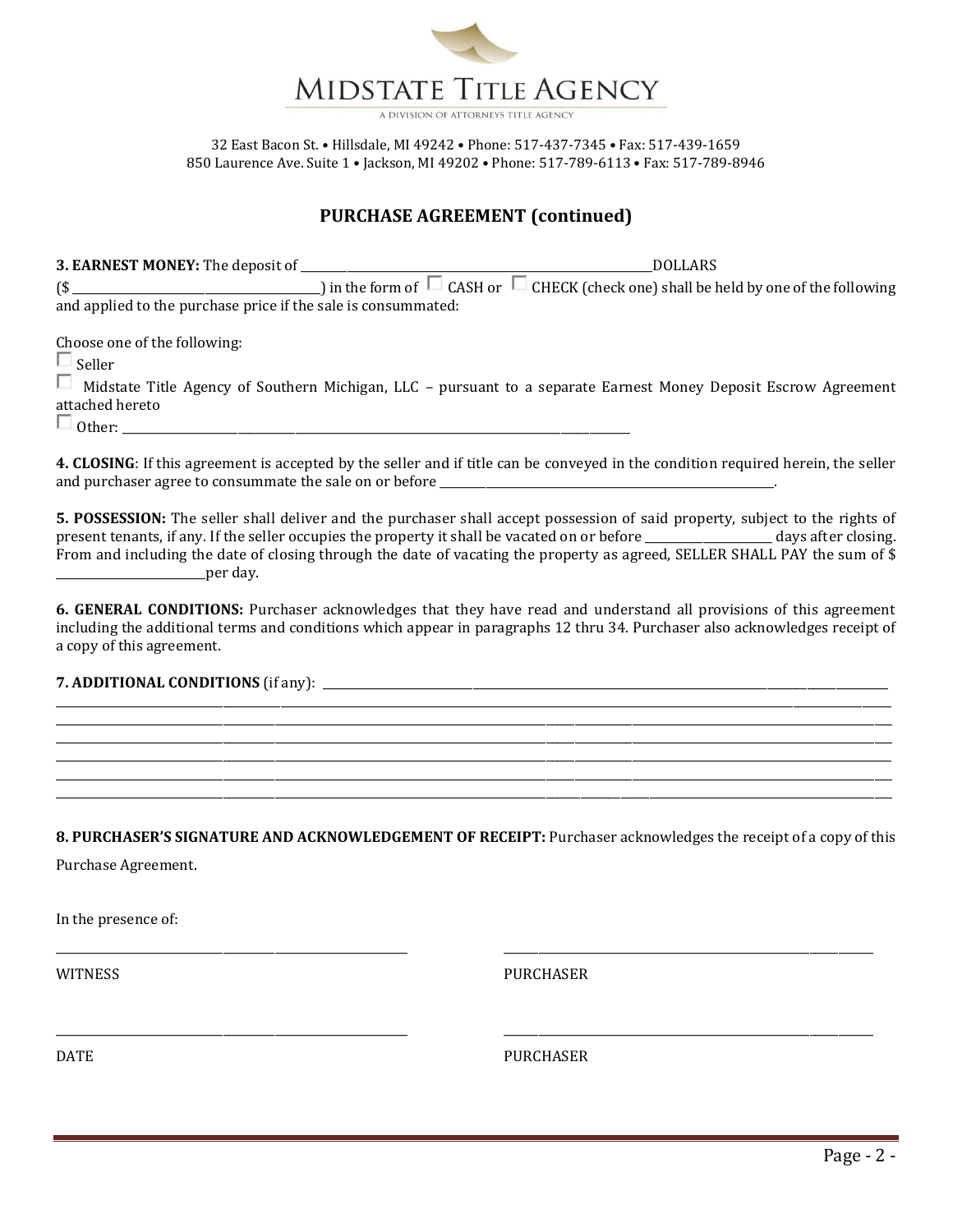

## **PURCHASE AGREEMENT (continued)**

**9. SELLER'S ACKNOWLEDGEMENT OF DEPOSIT:** Received from the above named purchaser the deposit money abovementioned, which will be applied as indicated in paragraph 3 above, or will be returned forthwith if the foregoing offer is declined by seller.

\_\_\_\_\_\_\_\_\_\_\_\_\_\_\_\_\_\_\_\_\_\_\_\_\_\_\_\_\_\_\_\_\_\_\_\_\_\_\_\_\_\_\_\_\_\_\_\_\_\_\_\_\_\_\_\_\_\_\_\_\_ \_\_\_\_\_\_\_\_\_\_\_\_\_\_\_\_\_\_\_\_\_\_\_\_\_\_\_\_\_\_\_\_\_\_\_\_\_\_\_\_\_\_\_\_\_\_\_\_\_\_\_\_\_\_\_\_\_\_\_\_\_\_\_\_

SELLER SELLER

**10. ACCEPTANCE OF AGREEMENT OF SALE:** The above terms of purchase are accepted and seller acknowledges receipt of a copy hereof.

\_\_\_\_\_\_\_\_\_\_\_\_\_\_\_\_\_\_\_\_\_\_\_\_\_\_\_\_\_\_\_\_\_\_\_\_\_\_\_\_\_\_\_\_\_\_\_\_\_\_\_\_\_\_\_\_\_\_\_\_\_ \_\_\_\_\_\_\_\_\_\_\_\_\_\_\_\_\_\_\_\_\_\_\_\_\_\_\_\_\_\_\_\_\_\_\_\_\_\_\_\_\_\_\_\_\_\_\_\_\_\_\_\_\_\_\_\_\_\_\_\_\_\_\_\_

\_\_\_\_\_\_\_\_\_\_\_\_\_\_\_\_\_\_\_\_\_\_\_\_\_\_\_\_\_\_\_\_\_\_\_\_\_\_\_\_\_\_\_\_\_\_\_\_\_\_\_\_\_\_\_\_\_\_\_\_\_ \_\_\_\_\_\_\_\_\_\_\_\_\_\_\_\_\_\_\_\_\_\_\_\_\_\_\_\_\_\_\_\_\_\_\_\_\_\_\_\_\_\_\_\_\_\_\_\_\_\_\_\_\_\_\_\_\_\_\_\_\_\_\_\_

WITNESS SELLER

DATE SELLER

**11. PURCHASER ACKNOWLEDGEMENT OF RECEIPT:** The undersigned purchaser hereby acknowledges the receipt of the seller's signed acceptance of the forgoing Purchase Agreement.

\_\_\_\_\_\_\_\_\_\_\_\_\_\_\_\_\_\_\_\_\_\_\_\_\_\_\_\_\_\_\_\_\_\_\_\_\_\_\_\_\_\_\_\_\_\_\_\_\_\_\_\_\_\_\_\_\_\_\_\_\_ \_\_\_\_\_\_\_\_\_\_\_\_\_\_\_\_\_\_\_\_\_\_\_\_\_\_\_\_\_\_\_\_\_\_\_\_\_\_\_\_\_\_\_\_\_\_\_\_\_\_\_\_\_\_\_\_\_\_\_\_\_\_\_\_

\_\_\_\_\_\_\_\_\_\_\_\_\_\_\_\_\_\_\_\_\_\_\_\_\_\_\_\_\_\_\_\_\_\_\_\_\_\_\_\_\_\_\_\_\_\_\_\_\_\_\_\_\_\_\_\_\_\_\_\_\_ \_\_\_\_\_\_\_\_\_\_\_\_\_\_\_\_\_\_\_\_\_\_\_\_\_\_\_\_\_\_\_\_\_\_\_\_\_\_\_\_\_\_\_\_\_\_\_\_\_\_\_\_\_\_\_\_\_\_\_\_\_\_\_\_

WITNESS PURCHASER

DATE PURCHASER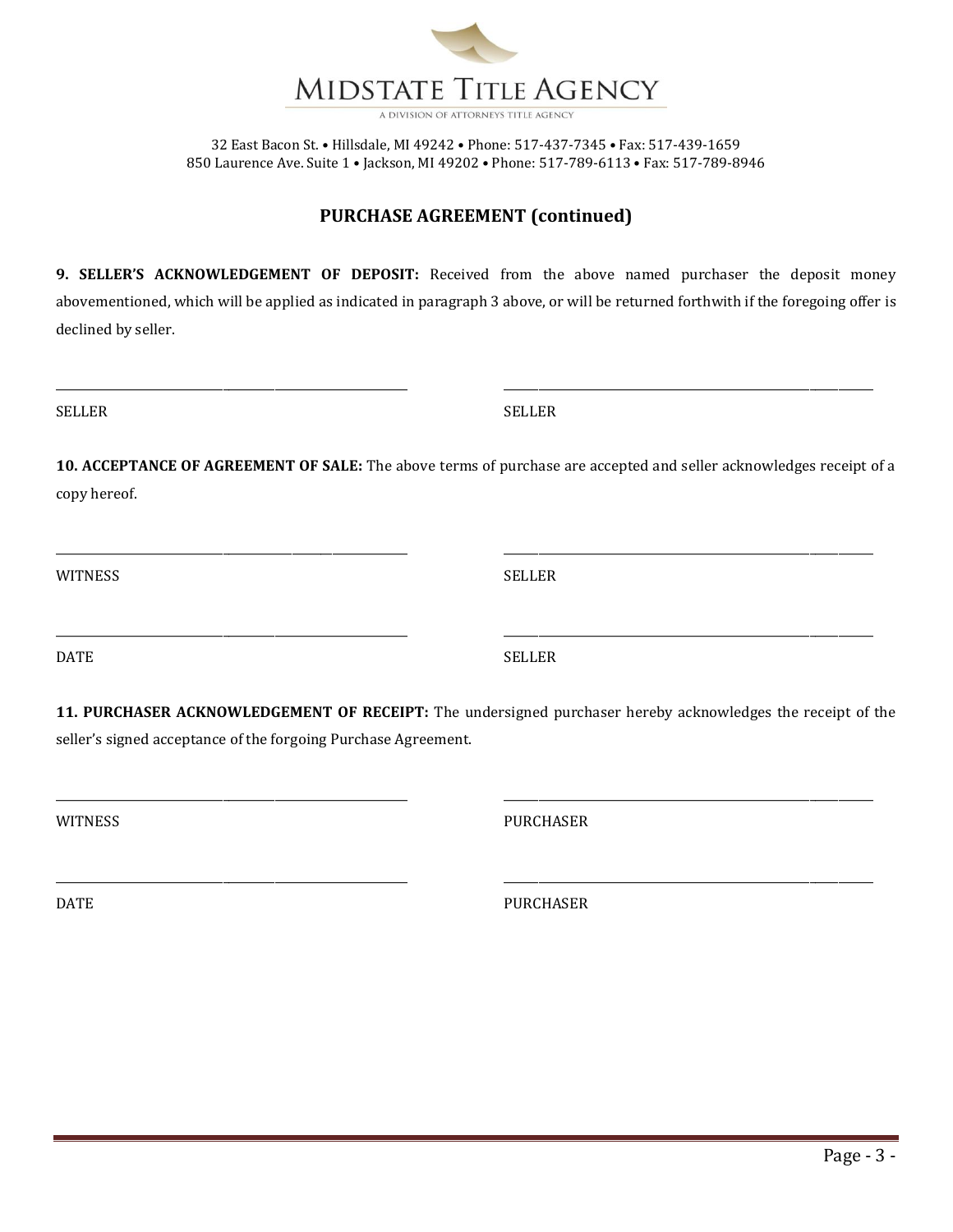

# **GENERAL CONDITIONS**

**12. RECEIPT OF SELLER'S DISCLOSURE STATEMENT:** Purchaser has received the Seller's Disclosure Statement required by Michigan law. Purchaser has reviewed and accepts the condition of the property as set forth in the Seller's Disclosure Statement, subject to any additional inspections or contingencies set forth in this agreement.

**13. TITLE EVIDENCE:** Seller agrees to furnish purchaser a Commitment of Title Insurance prior to closing, and after closing, a Policy of Title Insurance in the amount of the purchase price, bearing date later than the acceptance hereof and guaranteeing the title in the condition required for performance of this agreement.

**14. TITLE OBJECTIONS:** If objection to the title is made, based upon a written opinion of purchaser's attorney that the title is not in the condition required for performance hereunder, the seller shall have 30 calendar days from the date notified in writing of the particular defects claimed, either (1) to remedy the title, or (2) to obtain title insurance as required above, or (3) to refund deposit infill termination of this agreement if unable to remedy the title or obtain title insurance. If the seller remedies the title or shall obtain such title insurance within the time specified, the purchaser agrees to complete the sale within 10 calendar days of written notification thereof. If the seller is unable to remedy the title or obtain title insurance within the time specified, the deposit shall be refunded forthwith in full termination of this agreement.

**15. DEFAULT:** In the event of default by the seller, the purchaser may elect to enforce the terms hereof or demand and be entitled to, a refund of the entire deposit in full termination of this agreement. In the event of default by the purchaser, the seller may elect to enforce the terms hereof or declare a forfeiture and retain the deposit as liquidated damages.

**16. PROPERTY TAXES:** All taxes on the land which are due and payable on or before date of closing shall be paid by seller. Current taxes shall be prorated and adjusted as of the date of closing in accordance with the \_\_\_\_\_\_\_\_\_\_\_\_\_\_\_\_\_\_\_\_\_\_\_\_\_\_\_ basis of the municipality or taxing unit in which the property is located.

**17. SPECIAL ASSESSMENTS:** Special assessments for public improvements which have been confirmed by public authority prior tithe date of closing shall be paid by the seller.

**18. CONDOMINIUM AND HOMEOWNERS ASSOCIATION ASSESSMENTS:** Any assessment, such as condominium, homeowners association or other such assessments which have been confirmed by the proper authority prior to closing shall be paid by seller at closing.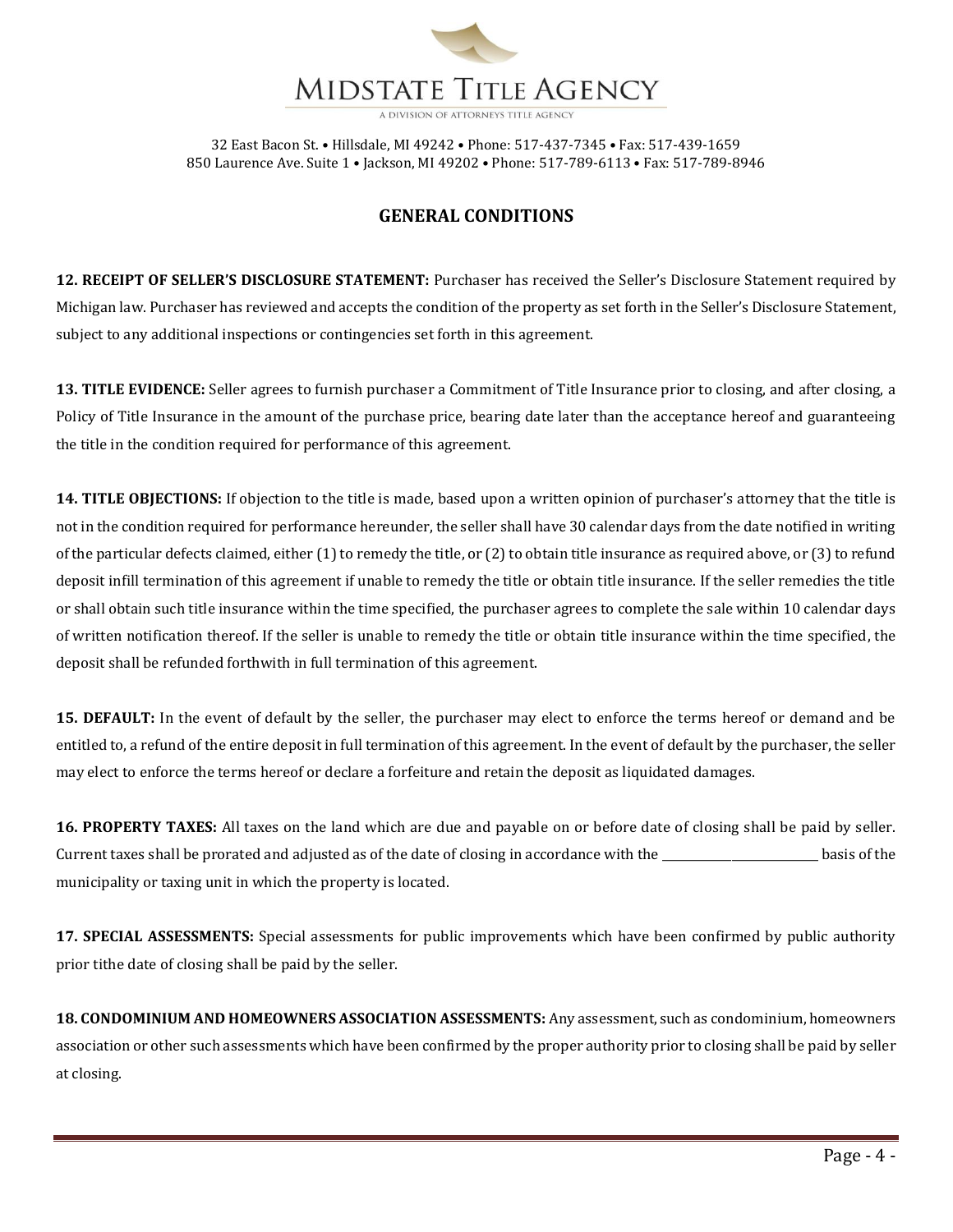

## **GENERAL CONDITIONS (continued)**

**19. OTHER PRORATIONS:** Interest and rents shall be prorated and adjusted as of the date of closing.

**20. SEWER AND WATER CHARGES:** Seller agrees to pay for all sewer and water usage to date of closing. One of the following shall retain from the amount due seller at closing a minimum of \$200.00 for water charges, or more as agreed to by the parties upon presentation of the most recent water meter read amount. When the final water bill or reading is received, the unused portion shall be returned to the seller.

Choose one of the following:

Midstate Title Agency of Southern Michigan, LLC – pursuant to a separate Escrow Agreement, if applicable

Other: \_\_\_\_\_\_\_\_\_\_\_\_\_\_\_\_\_\_\_\_\_\_\_\_\_\_\_\_\_\_\_\_\_\_\_\_\_\_\_\_\_\_\_\_\_\_\_\_\_\_\_\_\_\_\_\_\_\_\_\_\_\_\_\_\_\_\_\_\_\_\_\_\_\_\_\_\_\_\_\_\_\_\_\_\_\_\_\_\_\_\_\_\_\_\_\_\_\_\_\_\_\_\_\_\_\_\_\_\_\_\_\_\_\_\_\_\_\_\_\_\_\_\_\_\_\_\_\_

**21. WELL AND SEPTIC INSPECTION:** If the property is serviced by a well and/or septic system, seller shall provide at seller's expense, to the purchaser an inspection report by the county health department. Seller represents that the well water is potable and that the well and septic system are in good working order or as disclosed.

**22. MUNICIPALITY INSPECTIONS:** If the municipality where property is located requires an inspection prior to sale, seller will pay for necessary inspections and required repairs, if any, to obtain written approval of municipality.

**23. PROPERTY INSPECTION OPTION OF PURCHASER:** Purchaser is hereby advised that they may have the property inspected at their expense. If Purchaser does not notify Seller in writing within \_\_\_\_\_\_\_\_\_Calendar days from the date of acceptance of this agreement by Seller that Purchaser is dissatisfied with the inspection, this agreement shall be binding without regard to said inspection. If Purchaser notifies Seller in writing that in their sole judgment they are dissatisfied with the condition of the property within the above-specified time, the purchaser may declare this agreement null and void and deposit shall be returned.

| <b>Purchaser Does</b> |                 | Purchaser Does Not |                 | desire to have a home inspection |
|-----------------------|-----------------|--------------------|-----------------|----------------------------------|
|                       | <b>INITIALS</b> |                    | <b>INITIALS</b> |                                  |

**24. AVAILABILITY OF HOME PROTECTION PLANS:** Purchaser and seller are hereby notified of the benefits of having the premises covered by a Home Protection Plan and are aware that the plan may be purchased mutually or separately by either party.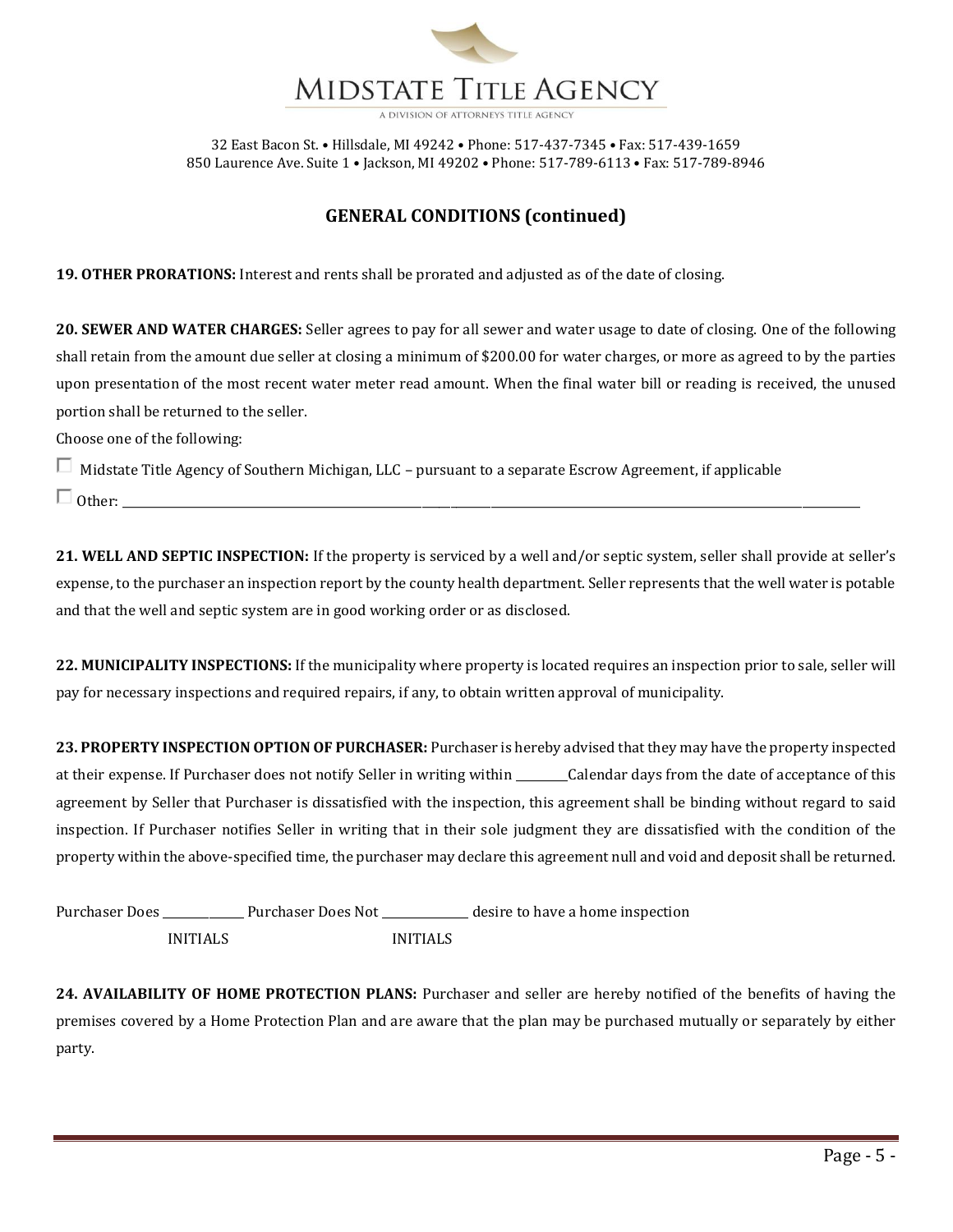

## **GENERAL CONDITIONS (continued)**

**25. FINAL INSPECTION PRIOR TO CLOSING:** Purchaser reserves the right to walk through the property within 48 hours prior to closing.

**26. LOCATION OF THE CLOSING:** The closing of this sale shall take place at the office of the title company.

**27: MAINTENANCE OF THE PROPERTY UNTIL POSSESSION BY PURCHASER:** Until possession is delivered, seller agrees to keep the property in substantially the same condition as of the date of this agreement and agrees to maintain heating, sewer, well, septic, plumbing, electrical systems and appliances and equipment in normal working order, to keep the roof and basement watertight and maintain the grounds, except for any conditions as may have been disclosed in the Seller's Disclosure Statement, or conditions that may have been discovered by the purchaser as a part of any inspections made by or on behalf of the purchaser where purchaser accepted the property in its AS IS condition. Seller further agrees to keep all utility services (electric, gas and water) operating until date of possession. In the event the property herein has been winterized it shall be the obligation and expense of seller to de-winterize the property prior to closing. Seller agrees to leave the premises broom-clean and free of debris.

**28. SELLER'S REPRESENTATIONS:** Unless otherwise noted, seller represents that the foundation, foundation walls and basement are watertight and free of any leakage or seepage as of the date of this agreement and that the property is not in violation of any building and/or zoning restrictions and/ or requirements or in violation of any law or ordinance.

**29. PROVISION FOR AS IS CONDITION:** By the execution of this agreement the purchaser acknowledges THAT THEY HAVE EXAMINED THE ABOVE described property and are satisfied with the physical condition of structures thereon and purchase said property in an "AS IS CONDITION", subject only to the right of a property inspection as provided for the herein. Purchaser recognizes that the seller has provided the required Seller's Disclosure Statement, the purchaser has been afforded the right to an independent inspection of the property and the purchaser affirms that the property is being purchase AS IS.

### PURCHASER'S INITIALS

\_\_\_\_\_\_\_\_\_\_\_\_\_\_\_\_\_\_\_\_\_\_

**30. COUNTER OFFER PROVISION:** In the event seller makes any written change in any of the terms and conditions of the Purchase Agreement presented by purchaser, such changed terms and conditions shall constitute a counter offer by seller to purchaser which shall remain valid until \_\_\_\_\_\_\_\_\_\_\_\_\_\_\_\_ (DATE), at \_\_\_\_\_\_\_\_\_\_\_\_\_\_\_\_ (TIME) and shall require acceptance by the purchaser by initialing of each such change before such date and time.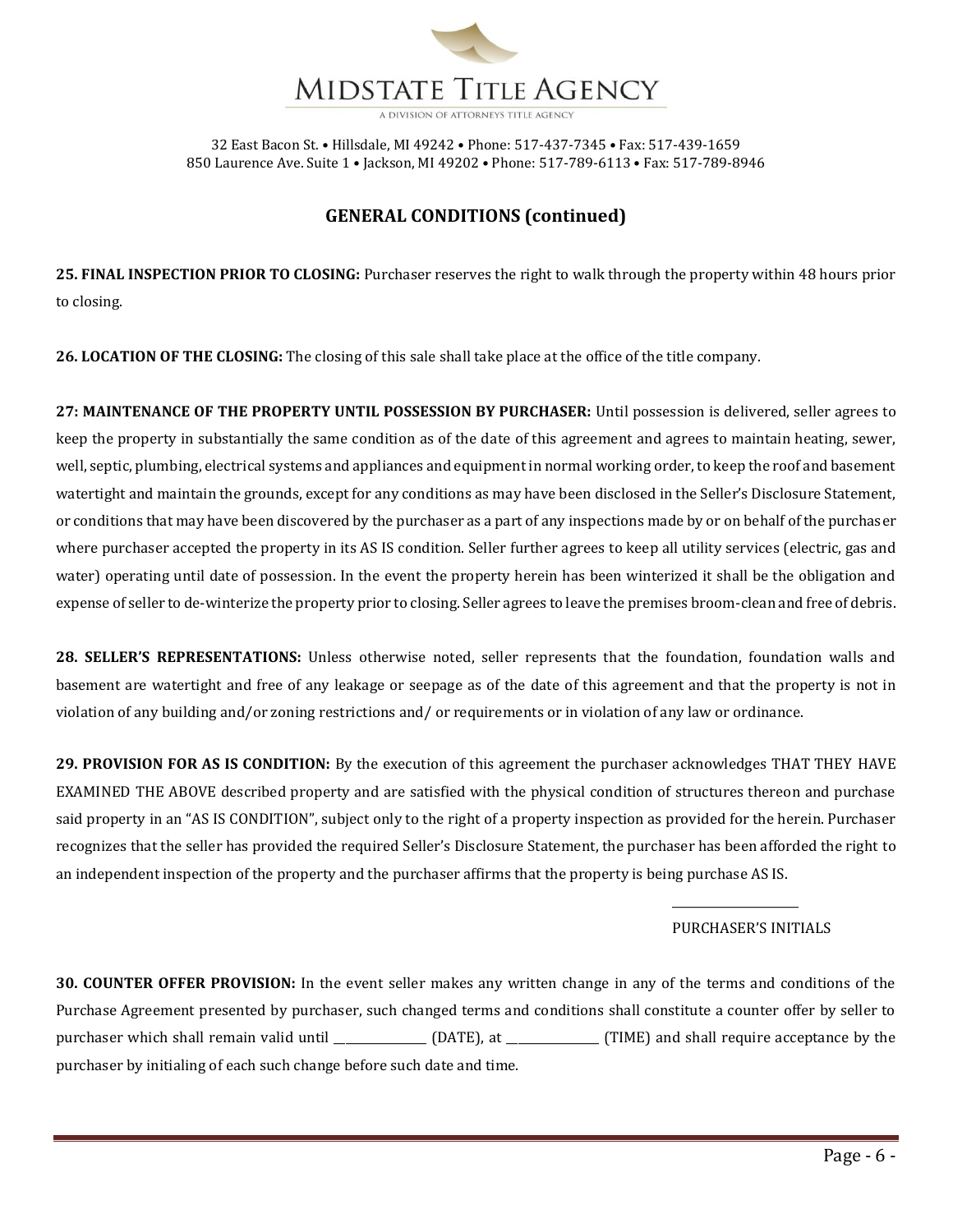

## **GENERAL CONDITIONS (continued)**

**31. INVALIDITY OF VERBAL AGREEMENTS:** It is further understood that no promises have been made other than those that are in writing and signed by all parties involved. (NO VERBAL AGREEMENTS WILL BE BINDING).

**32. BINDING TO THE HEIRS, etc.:** The agreements herein shall bind and inure to the benefits of the executors, administrators, Successors and assigns of the respective parties.

**33. RECOMMENDATION FOR LEGAL COUNSEL:** IT IS RECOMMENDED THAT ALL PARTIES TO THIS PURCHASE AGREEMENT RETAIN AN ATTORNEY TO PROTECT THEIR INTERESTS.

**34.SETTLEMENT EXPENSES**: The parties agree that the following costs must be paid at closing, if applicable:

(1) Seller costs (Seller's):

Deed Preparation, transfer tax, closing fee, applicable escrow fees

(2) Buyer costs (Buyer's)

Closing fee, recording fees, applicable escrow fees

**35.ACKNOWLEDGEMENT OF THE PARTIES**: The parties hereto have read both sides of this agreement and have affixed their initials hereto.

\_\_\_\_\_\_\_\_\_\_\_\_\_\_\_\_\_\_\_\_\_\_\_\_\_\_\_\_\_\_\_\_\_\_\_\_\_\_\_\_\_\_\_\_\_\_\_\_\_\_\_\_\_\_\_\_\_\_\_\_\_ \_\_\_\_\_\_\_\_\_\_\_\_\_\_\_\_\_\_\_\_\_\_\_\_\_\_\_\_\_\_\_\_\_\_\_\_\_\_\_\_\_\_\_\_\_\_\_\_\_\_\_\_\_\_\_\_\_\_\_\_\_\_\_\_

\_\_\_\_\_\_\_\_\_\_\_\_\_\_\_\_\_\_\_\_\_\_\_\_\_\_\_\_\_\_\_\_\_\_\_\_\_\_\_\_\_\_\_\_\_\_\_\_\_\_\_\_\_\_\_\_\_\_\_\_\_ \_\_\_\_\_\_\_\_\_\_\_\_\_\_\_\_\_\_\_\_\_\_\_\_\_\_\_\_\_\_\_\_\_\_\_\_\_\_\_\_\_\_\_\_\_\_\_\_\_\_\_\_\_\_\_\_\_\_\_\_\_\_\_\_

PURCHASER SELLER

PURCHASER SELLER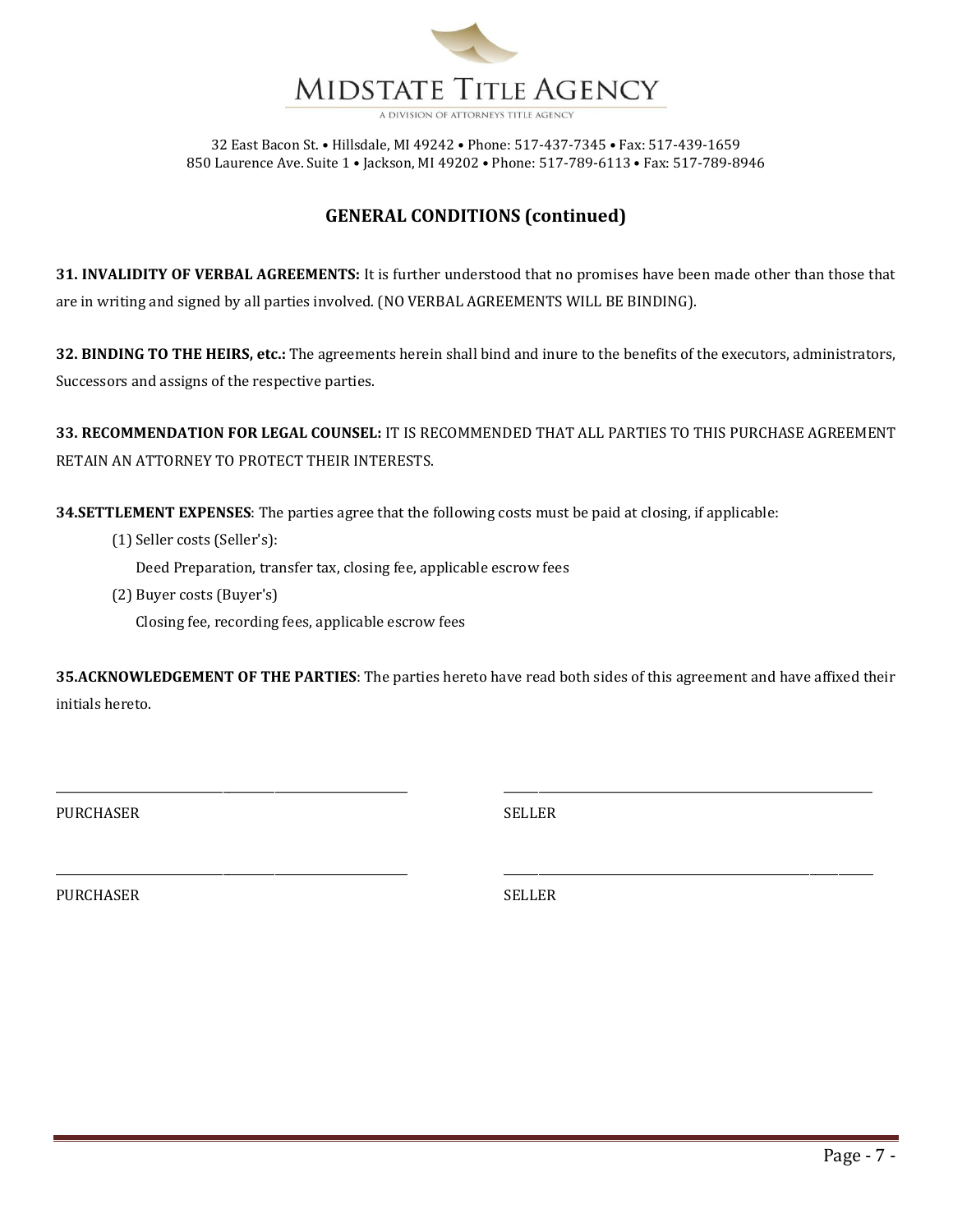

## **SALE ON LAND CONTRACT ADDENDUM**

#### FOR THE PROPERTY KNOWN AS:

**SALE ON LAND CONTRACT.** Payment of the sum of\_\_\_\_\_\_\_\_\_\_\_\_\_\_\_\_ Dollars, by cashier's check or certified check (no personal checks), and the execution of a universally accepted title company form acknowledging payment of that sum and calling for the payment of the remainder of the purchase money within  $\mu$  years from the date of the contract in monthly payments of not less than  $\mu$ Dollars each, which include interest payments at the rate of \_\_\_\_\_\_\_\_ % per annum and which  $\Box$  DO  $\Box$  DO NOT (check one) include prepaid taxes and insurance.

#### **PLEASE INITIAL APPROPRIATE BOXES BELOW:**

### **PAYMENT**

1. Land Contract Principal and Interest payment \$\_\_\_\_\_\_\_\_\_\_\_\_\_\_\_\_\_\_\_\_\_\_ APPLIES DOES NOT APPLY

#### **REAL ESTATE TAXES**

2. Purchaser agrees to pay all taxes and special assessments when due and submit proof of payment to Seller before any penalty for non payment attaches thereto. Payment to be made the taxing authority.  $\Box$  APPLIES DOES NOT APPLY

3. Purchaser agrees to pay an additional monthly amount of \$\_\_\_\_\_\_\_\_\_which is an estimate of 1/12 of the annual cost of taxes and special assessments, which shall be credited by the Seller to the principal balance. Seller shall pay said taxes and assessments before any penalty attaches and add amounts so paid to the principal balance of the contract. This amount maybe adjusted periodically to approximate the total sum required annually for taxes and assessments.  $\Box$  APPLIES  $\Box$  DOES NOT APPLY

OR

4. Seller agrees to pay all taxes and special assessments when due and will add same to the Land Contract balance on the due date. (Be certain that monthly payments will cover interest, principal, and taxes.)  $\Box$  APPLIES  $\Box$  DOES NOT APPLY

#### **INSURANCE**

| 5. Insurance will be paid in accordance with the method outlined in paragraph $\Box$ 2, $\Box$ 3, or $\Box$ 4 above (check one). (If paragraph 3 is selected, |  |
|---------------------------------------------------------------------------------------------------------------------------------------------------------------|--|
|                                                                                                                                                               |  |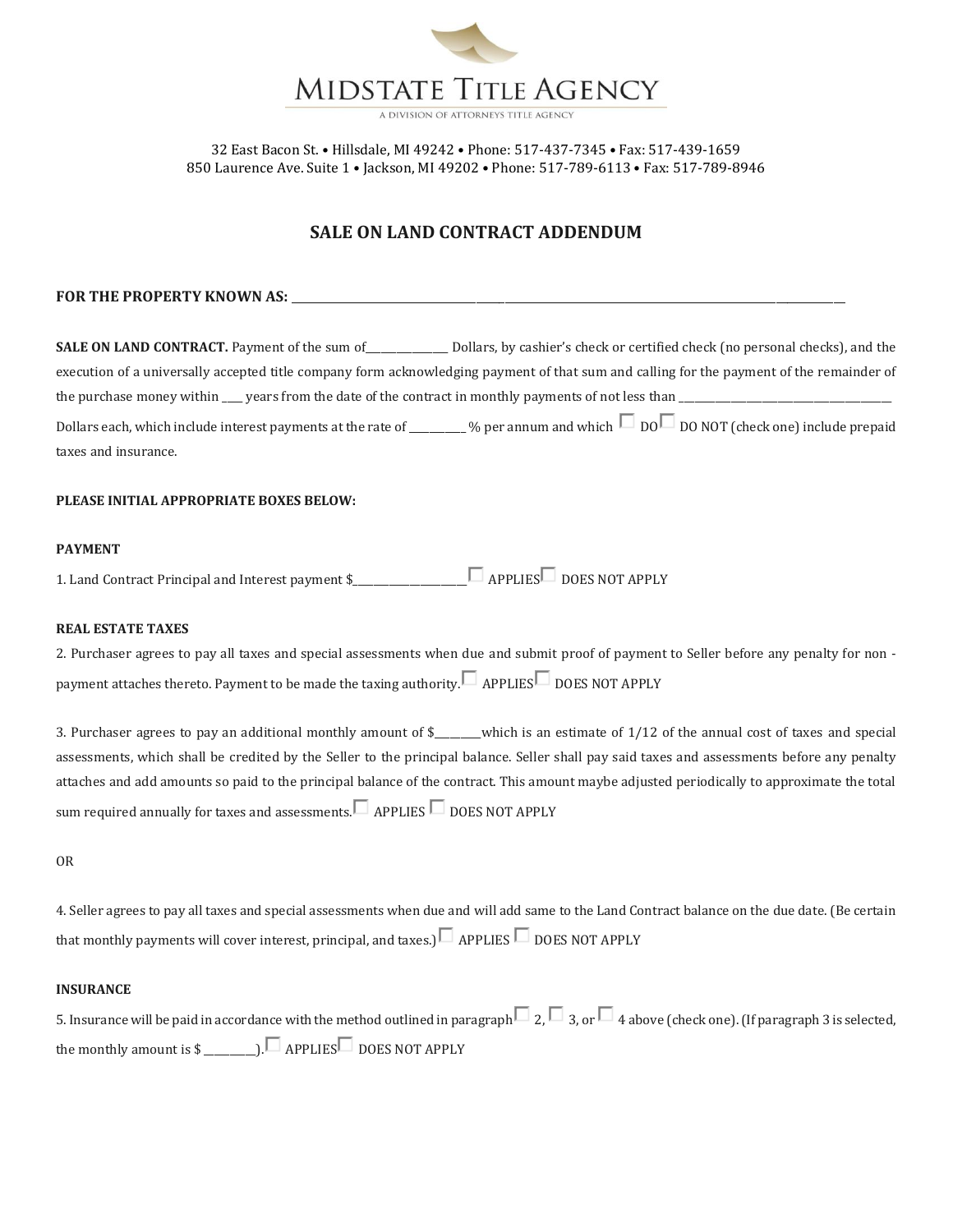

## **SALE ON LAND CONTRACT ADDENDUM (continued)**

#### **FIRST PAYMENT DUE AND TAX PRORATION**

6. Purchaser's first monthly payment is due 30 days from the date of closing unless otherwise agreed in writing. Taxes will be prorated to the closing date. Interest will begin to run from the closing date. If Seller occupies the property after closing Seller will pay an occupancy charge in accordance with paragraph#\_\_\_\_\_ of the Contract to Purchase. In addition, if payments are to be due on the first of the month place an "X" here \_\_\_\_\_\_. In this case, Purchaser will pay Interest at closing for the period from the closing date to the first of the following month and first payment will be due 30 days later.  $\Box$  APPLIES DOES NOT APPLY

#### **OTHER**

7. Purchaser is to supply, at his expense, to Seller a current credit report, employment letter(s) and financial statement not later than \_\_\_\_\_\_\_\_.If said information is not satisfactory to Seller or is not timely delivered, Seller may, within (2) days of receipt of the information, declare this sale null and void and all deposit monies will be returned.  $\Box$  APPLIES  $\Box$  DOES NOT APPLY

8. In the event of payments are not received within 15 days from due date, a late fee of \$ \_\_\_\_\_\_\_\_\_\_\_\_\_\_\_ per payment shall be assessed. This is a service charge and is not interest. Purchaser further agrees and understands that assessment of the late fee does not constitute an election under the contract and the Seller may pursue any other remedies available in law or equity. (Note: This paragraph when applicable is to be copied verbatim in the additional conditions of the Land Contract document.)  $\Box$  APPLIES DOES NOT APPLY

9. Seller agrees to execute a Warranty Deed at closing to be placed in Escrow with title company providing settlement services. Purchaser agrees to pay the Deed Escrow Fee.  $\Box$  APPLIES  $\Box$  DOES NOT APPLY

10. The property shall not be transferred by Purchaser without the written approval by Seller of the creditworthiness of any new Purchaser or Assignee. Approval will not be unreasonably withheld.  $\Box$  APPLIES DOES NOT APPLY

11. The Parties herein agree that Purchaser will assume the existing mortgage when the sum owing on the Land Contract is reduced to the amount owing upon such mortgage. At that time, a Warranty Deed shall be executed by Seller subject to Purchaser's agreement to assume and pay the existing mortgage. Seller agrees not to reduce the principal balance of the mortgage other than by payment of the regularly scheduled monthly payments. Seller further agrees to terminate his present credit life insurance on said mortgage as of the date of the assumption and shall not obtain additional credit life insurance for said mortgage during the life of this Land Contract. (Note: This paragraph when applicable is to be copied verbatim in the additional conditions of the Land Contract document.)  $\Box$  APPLIES DOES NOT APPLY

12. Purchaser and Seller understand that the regular monthly payments called for by the terms of the Land Contract will not pay the Land Contract amount owing in full by the end of the term of contract. There will be a substantial lump sum payment due from the Purchaser to Seller at that time. The amount of the lump sum payment shall be approximately  $\mathcal{L}_{\text{max}} = 1$  APPLIES  $\Box$  DOES NOT APPLY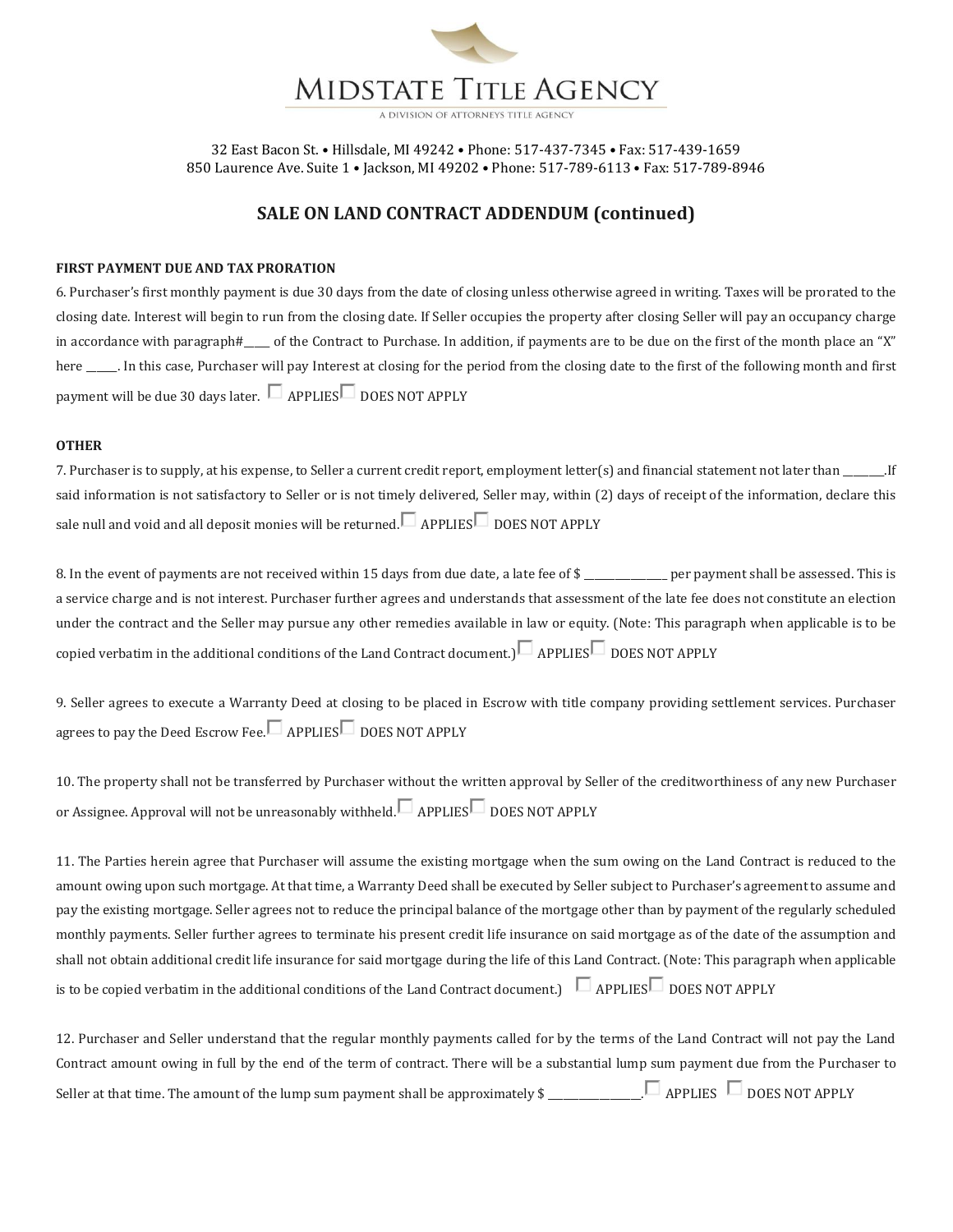

## **SALE ON LAND CONTRACT ADDENDUM (continued)**

13. Purchaser understand that the Seller is under no obligation to extend this contract beyond the agreed upon termination date or to refinance the principal balance beyond said termination date, and the acceptance of payments beyond the termination date does not constitute an election of remedies.  $\Box$  APPLIES  $\Box$  DOES NOT APPLY

14. The Contract to Purchase is contingent upon Purchaser obtaining and approving a land survey of the property with \_\_\_\_ days of Seller's acceptance of offer, said survey to be made of Purchaser's expense.  $\Box$  APPLIES  $\Box$  DOES NOT APPLY

15. There shall be no prepayment penalty to be assessed to Purchaser. Purchaser has the right to make lump sum payments to be applied to principal during the term of the contract. APPLIES DOES NOT APPLY

\_\_\_\_\_\_\_\_\_\_\_\_\_\_\_\_\_\_\_\_\_\_\_\_\_\_\_\_\_\_\_\_\_\_\_\_\_\_\_\_\_\_\_\_\_\_\_\_\_\_\_\_\_\_\_\_\_\_\_\_\_\_\_\_\_\_\_\_\_\_\_\_\_\_\_\_\_\_\_\_\_\_\_\_\_\_\_\_\_\_\_\_\_\_\_\_\_\_\_\_\_\_\_\_\_\_\_\_\_\_\_\_\_\_\_\_\_\_\_\_\_\_\_\_\_\_\_\_\_\_\_\_\_\_\_\_\_\_\_\_\_\_\_ \_\_\_\_\_\_\_\_\_\_\_\_\_\_\_\_\_\_\_\_\_\_\_\_\_\_\_\_\_\_\_\_\_\_\_\_\_\_\_\_\_\_\_\_\_\_\_\_\_\_\_\_\_\_\_\_\_\_\_\_\_\_\_\_\_\_\_\_\_\_\_\_\_\_\_\_\_\_\_\_\_\_\_\_\_\_\_\_\_\_\_\_\_\_\_\_\_\_\_\_\_\_\_\_\_\_\_\_\_\_\_\_\_\_\_\_\_\_\_\_\_\_\_\_\_\_\_\_\_\_\_\_\_\_\_\_\_\_\_\_\_\_\_ \_\_\_\_\_\_\_\_\_\_\_\_\_\_\_\_\_\_\_\_\_\_\_\_\_\_\_\_\_\_\_\_\_\_\_\_\_\_\_\_\_\_\_\_\_\_\_\_\_\_\_\_\_\_\_\_\_\_\_\_\_\_\_\_\_\_\_\_\_\_\_\_\_\_\_\_\_\_\_\_\_\_\_\_\_\_\_\_\_\_\_\_\_\_\_\_\_\_\_\_\_\_\_\_\_\_\_\_\_\_\_\_\_\_\_\_\_\_\_\_\_\_\_\_\_\_\_\_\_\_\_\_\_\_\_\_\_\_\_\_\_\_\_ \_\_\_\_\_\_\_\_\_\_\_\_\_\_\_\_\_\_\_\_\_\_\_\_\_\_\_\_\_\_\_\_\_\_\_\_\_\_\_\_\_\_\_\_\_\_\_\_\_\_\_\_\_\_\_\_\_\_\_\_\_\_\_\_\_\_\_\_\_\_\_\_\_\_\_\_\_\_\_\_\_\_\_\_\_\_\_\_\_\_\_\_\_\_\_\_\_\_\_\_\_\_\_\_\_\_\_\_\_\_\_\_\_\_\_\_\_\_\_\_\_\_\_\_\_\_\_\_\_\_\_\_\_\_\_\_\_\_\_\_\_\_\_

16 .Additional Conditions:

Seller has not represented to Purchaser that at the time required for payoff of this obligation there will be satisfactory mortgage financing available or that such financing will be at the rates currently available or lower.

### ALL PARTIES SHOULD SEEK THE COUNSEL OF AN ATTORNEY AND AN ACCOUNTANT TO PROTECT THEIR INTEREST IN THIS TRANSACTION.

If there is an underlying mortgage on this property, the financial institution shall be contacted by the Seller prior to closing to determine if there are any special provisions or requirements if the property is sold on a Land Contract basis. Seller shall provide status of mortgage to Purchaser showing payments made are current each year, if requested.

|                                                                                 | Witness                                                                         |
|---------------------------------------------------------------------------------|---------------------------------------------------------------------------------|
|                                                                                 |                                                                                 |
| Date                                                                            | Date                                                                            |
|                                                                                 |                                                                                 |
| Purchaser                                                                       | Seller                                                                          |
| the contract of the contract of the contract of the contract of the contract of | the contract of the contract of the contract of the contract of the contract of |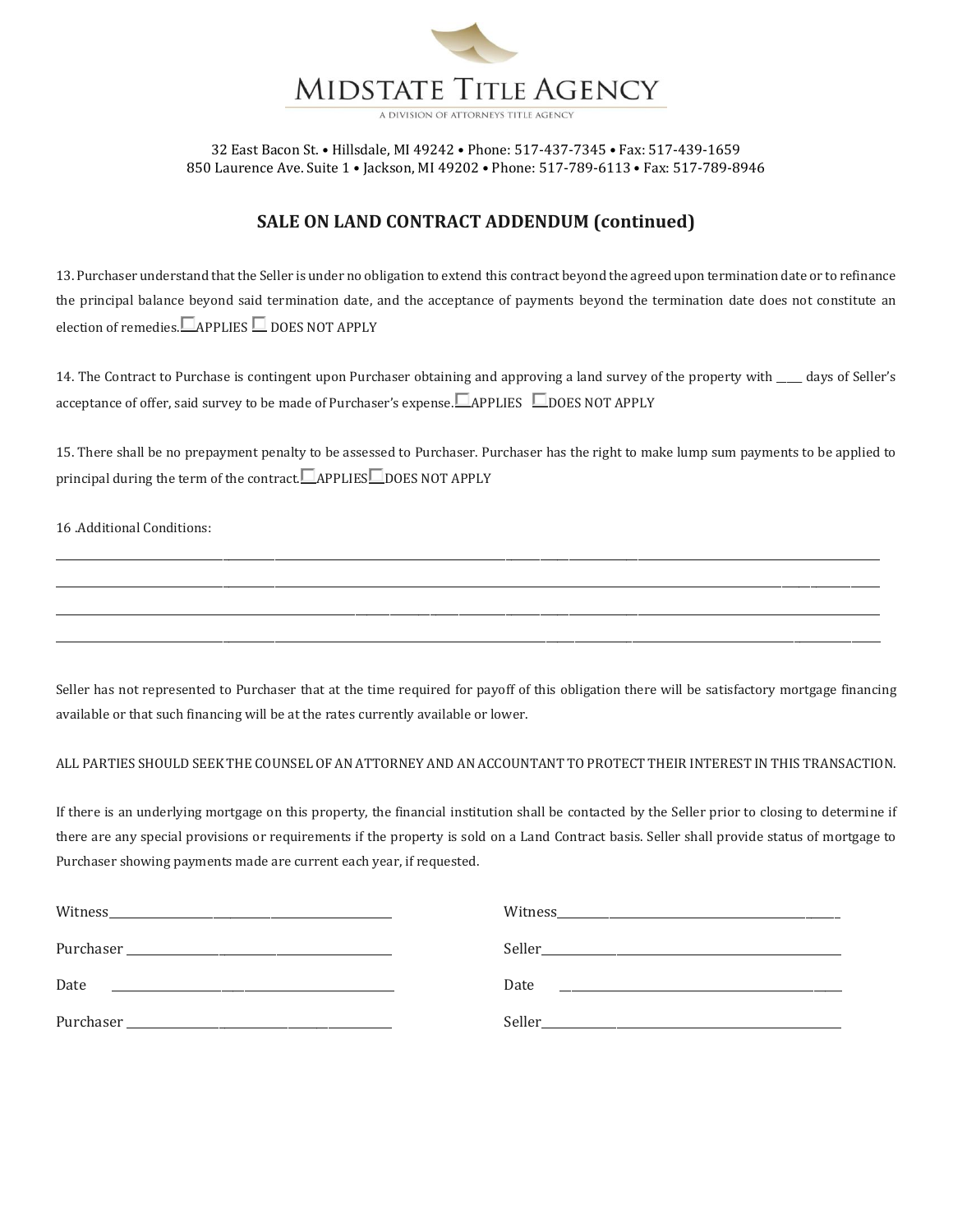

# **Addendum to Purchase Agreement / Sales Contract**

|                                                 | This addendum is attached to and made a part of a certain agreement/contract between the undersigned parties<br>$\frac{1}{2}$ $\frac{1}{2}$ $\frac{1}{2}$ $\frac{1}{2}$ $\frac{1}{2}$ $\frac{1}{2}$ $\frac{1}{2}$ $\frac{1}{2}$ $\frac{1}{2}$ $\frac{1}{2}$ $\frac{1}{2}$ $\frac{1}{2}$ $\frac{1}{2}$ $\frac{1}{2}$ $\frac{1}{2}$ $\frac{1}{2}$ $\frac{1}{2}$ $\frac{1}{2}$ $\frac{1}{2}$ $\frac{1}{2}$ $\frac{1}{2}$ $\frac{1}{2}$ |
|-------------------------------------------------|-------------------------------------------------------------------------------------------------------------------------------------------------------------------------------------------------------------------------------------------------------------------------------------------------------------------------------------------------------------------------------------------------------------------------------------|
|                                                 |                                                                                                                                                                                                                                                                                                                                                                                                                                     |
|                                                 |                                                                                                                                                                                                                                                                                                                                                                                                                                     |
| All other terms and conditions remain the same. | It is agreed and understood that any additions or changes shown below supersede the original agreement/contract.                                                                                                                                                                                                                                                                                                                    |
|                                                 |                                                                                                                                                                                                                                                                                                                                                                                                                                     |
|                                                 |                                                                                                                                                                                                                                                                                                                                                                                                                                     |
|                                                 |                                                                                                                                                                                                                                                                                                                                                                                                                                     |
| Purchaser:                                      | Seller:                                                                                                                                                                                                                                                                                                                                                                                                                             |
|                                                 |                                                                                                                                                                                                                                                                                                                                                                                                                                     |
|                                                 |                                                                                                                                                                                                                                                                                                                                                                                                                                     |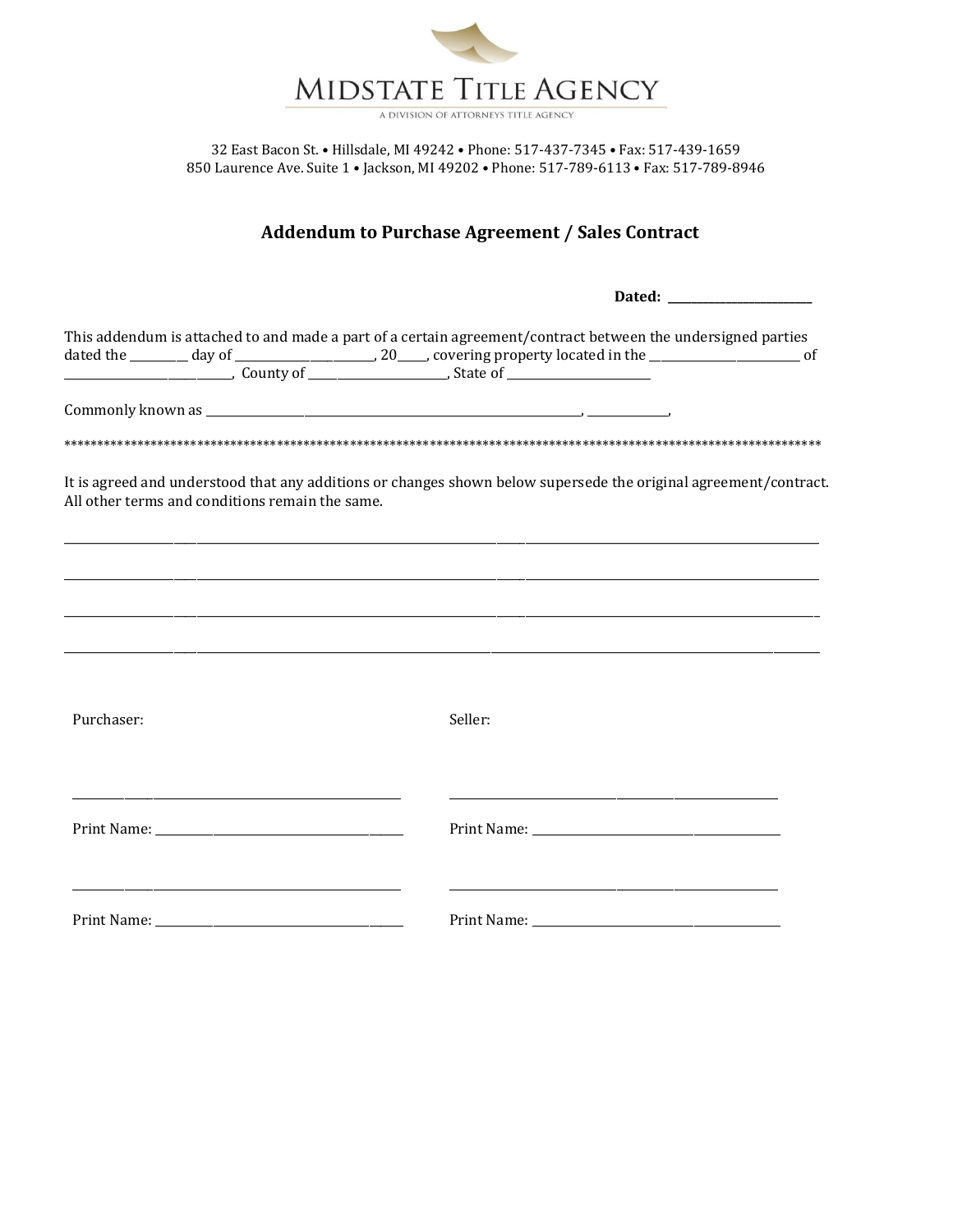

# **Seller's Disclosure Statement**

**Property Address \_\_\_\_\_\_\_\_\_\_\_\_\_\_\_\_\_\_\_\_\_\_\_\_\_\_\_\_\_\_\_\_\_\_\_\_\_\_\_\_\_\_\_\_\_\_\_\_\_\_\_\_\_\_\_\_\_\_\_\_ \_\_\_\_\_\_\_\_\_\_\_\_\_\_\_\_\_\_\_\_\_\_\_\_\_\_\_\_\_\_\_\_\_\_\_\_\_\_\_\_\_\_\_\_\_, MICHIGAN**

Street City, Village, or Township

**Purchase of Statement:** This statement is a disclosure of the condition of the property in compliance with the Seller Disclosure Act. This statement is a disclosure of the condition and information concerning the property, known by the Seller. Unless otherwise advised, the Seller does not possess any expertise in construction, architecture, engineering or any other specific area related tithe construction or condition of the improvements on the property or the land. Also, unless otherwise advised, the Seller has not conducted any inspection of generally inaccessible areas such as the foundation or roof. **This statement is not a warranty of any kind by the Seller or by any Agent representing the Seller in this transaction, and is not a substitute for any inspections or warranties the Buyer may wish to obtain.**

**Seller's Disclosure:** The Seller discloses the following information with the knowledge that even though this is not a warranty, the Seller specifically makes the following representations based on the Seller's knowledge at the signing of this document. Upon receiving this statement from the Seller, the Seller's Agent is required to provide a copy to the Buyer or the Agent of the Buyer. The Seller authorizes its Agent(s) to provide a copy of this statement to any prospective Buyer in connection with any actual or anticipated sale of property. The following are representations made solely by the Seller and are not the representations of the Seller's Agent(s), if any. **THIS INFORMATION IS A DISCLOSURE ONLY AND IS NOT INTENDED TO BE A PART OF ANY CONTRACT BETWEEN BUYER AND SELLER.**

**Instructions to Seller:** (1) Answer ALL questions. (2) Report known conditions affecting the property. (3) Attach additional pages with your signature if additional space is required. (4) Complete this form yourself. (5) If some items do not apply to your property, check NOT AVAILABLE. If you do not know the facts, check UNKNOWN, FAILURE TO PROVIDE A PURCHASER WITH A SIGNED DISCLOSURE STATEMENT WILL ENABLE A PURCHASER TO TERMINATE AN OTHERWISE BINDING PURCHASE AGREEMENT.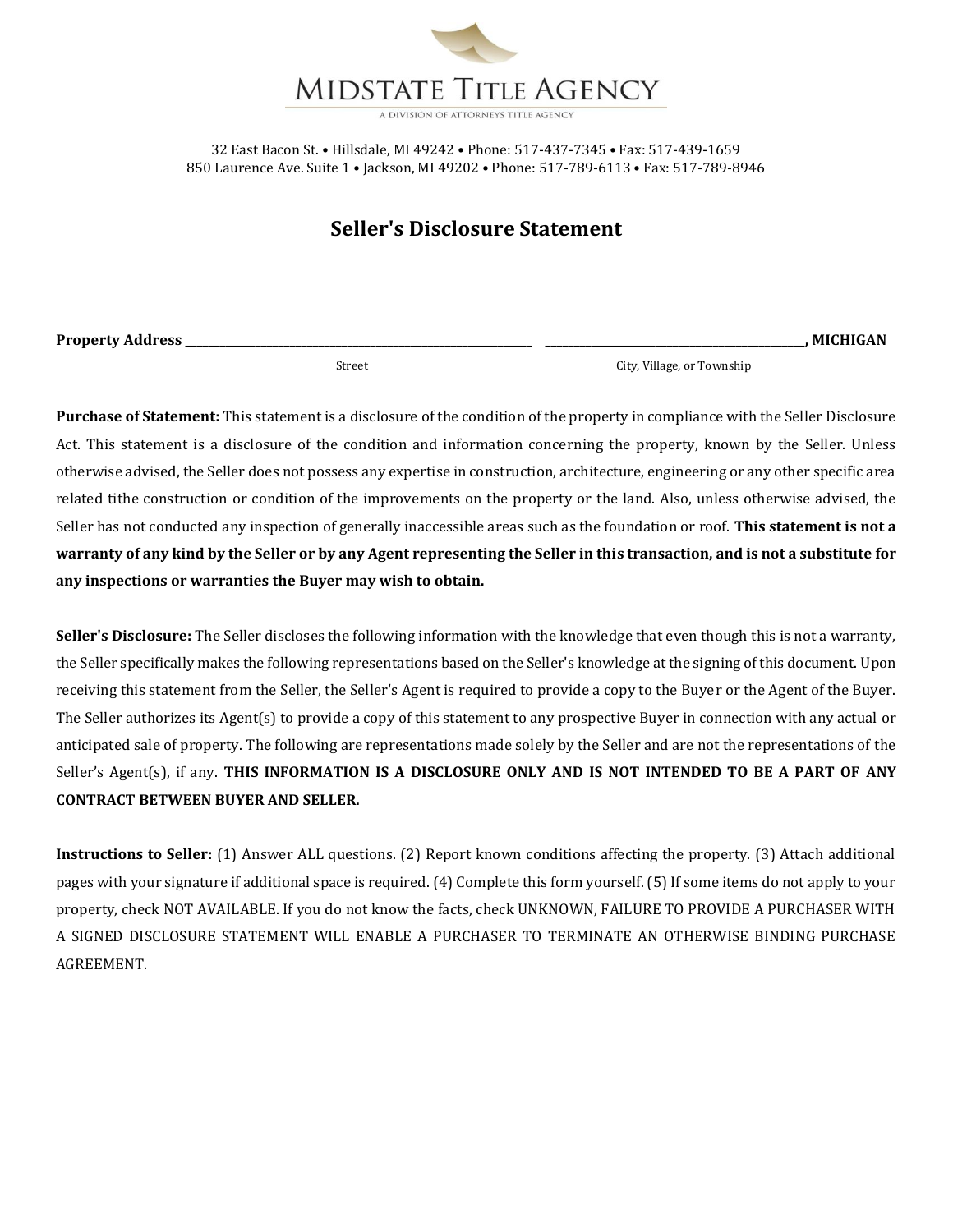

A DIVISION OF ATTORNEYS TITLE AGENC

32 East Bacon St. • Hillsdale, MI 49242 • Phone: 517-437-7345 • Fax: 517-439-1659 850 Laurence Ave. Suite 1 • Jackson, MI 49202 • Phone: 517-789-6113 • Fax: 517-789-8946

# **Seller's Disclosure Statement (continued)**

**Appliances/Systems/Services:** The items below are in working order. (The items listed below are included in the sale of the property only if the purchase agreement so provides.)

|                                               | Yes | No | Unknown | Not<br>Available |                                      | Yes | No | Unknown | Not<br>Available |
|-----------------------------------------------|-----|----|---------|------------------|--------------------------------------|-----|----|---------|------------------|
|                                               |     |    |         |                  |                                      |     |    |         |                  |
|                                               | E   | E  | E       | E                |                                      | Е   | E  | Е       | Е                |
|                                               |     | Е  | E       | E                | Lawn sprinkler system $\blacksquare$ |     | Е  | Е       | E                |
|                                               |     | E  | Е       | E                |                                      |     | Е  | Е       | Е                |
|                                               |     | Е  | E       | Е                |                                      |     | E  | Е       | Е                |
|                                               |     | E  | E       | E                |                                      |     | Е  | Е       | Е                |
|                                               |     | Е  | Е       | Е                |                                      |     | E  | Е       | Е                |
|                                               |     | Е  | E       | E                | Septic tank & drain field $\Box$     |     | Е  | Е       | E                |
| Garage door opener & remote control E         |     | Е  | E       | Е                |                                      |     | E  | Е       | Е                |
|                                               | E   | E  | Е       | Е                |                                      |     | E  | Е       | Е                |
|                                               |     | Е  | E       | Е                |                                      |     | E  | Е       |                  |
|                                               |     | E  | E       | Е                | Central air conditioning $\square$   |     | Е  | Е       |                  |
|                                               |     | Е  | Е       | Е                | Central heating system $\square$     |     | Е  | Е       | E                |
| Pool heater, wall liner & equipment $\square$ |     | Е  | E       | E                |                                      |     | E  | Е       | Е                |
|                                               | Е   | Е  | E       | Е                |                                      |     | Е  | Е       | Е                |
|                                               |     | Е  | E       | E                |                                      |     | Е  | Е       | Е                |
|                                               |     | Е  | E       | E                |                                      |     | Е  | Е       | Е                |
|                                               |     | Е  | E       | Е                | Wood burning system $\square$        |     | E  | Е       | Е                |
|                                               | Е   | Е  | E       | Е                |                                      |     |    |         |                  |

Explanations (attach additional sheets if necessary):

UNLESS OTHERWISE AGREED, ALL HOUSEHOLD APPLIANCES ARE SOLD IN WORKING ORDER EXCEPT AS NOTED, WITHOUT WARRANTY BEYOND DATE OF CLOSING.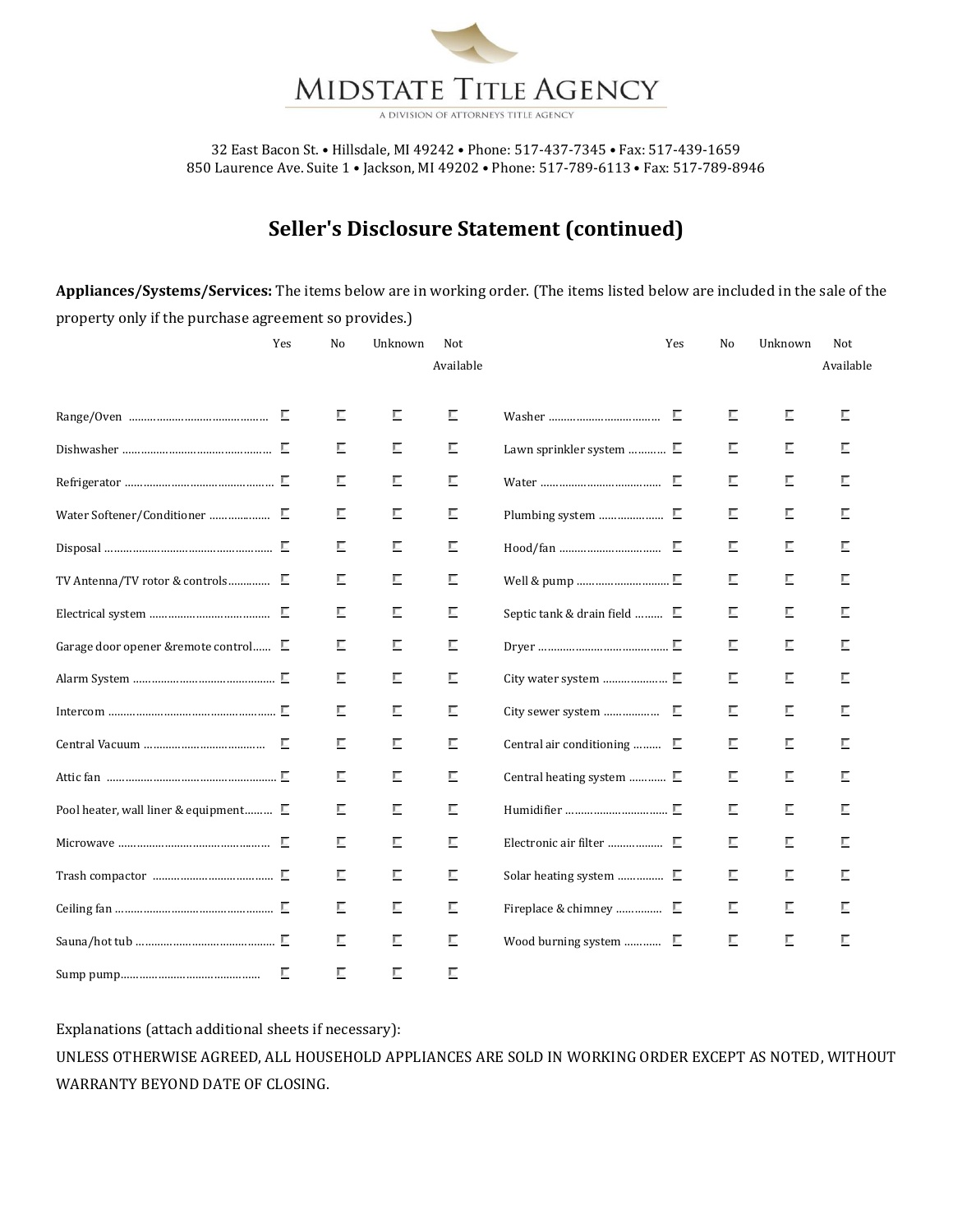

# **Seller's Disclosure Statement (continued)**

### **Property conditions, improvements & additional information:**

|                                                                                    |                                             | $No \Box$              |
|------------------------------------------------------------------------------------|---------------------------------------------|------------------------|
|                                                                                    |                                             |                        |
| 2. Insulation: Describe if known:                                                  |                                             |                        |
|                                                                                    |                                             |                        |
|                                                                                    |                                             | $Yes$ $\Box$ No $\Box$ |
| Approximate age if known ______________                                            |                                             |                        |
| 4 Well: Type of well (depth/diameter, age and repair history, if known)            |                                             |                        |
|                                                                                    |                                             | $Yes$ $\Box$ No $\Box$ |
|                                                                                    |                                             |                        |
|                                                                                    |                                             |                        |
| BUYERS INITIALS ___________                                                        |                                             |                        |
| SELLERS INITIALS ___________                                                       |                                             |                        |
|                                                                                    | <u>_________________________</u> , Michigan |                        |
| Street                                                                             | City, Village, or Township                  |                        |
| galvanized $\Box$<br>$other \Box$<br><b>7. Plumbing system:</b> Type copper $\Box$ |                                             |                        |
|                                                                                    |                                             |                        |
|                                                                                    |                                             |                        |
| 9. History of infestation, if any (termites, carpenter ants, etc.) _____________   |                                             |                        |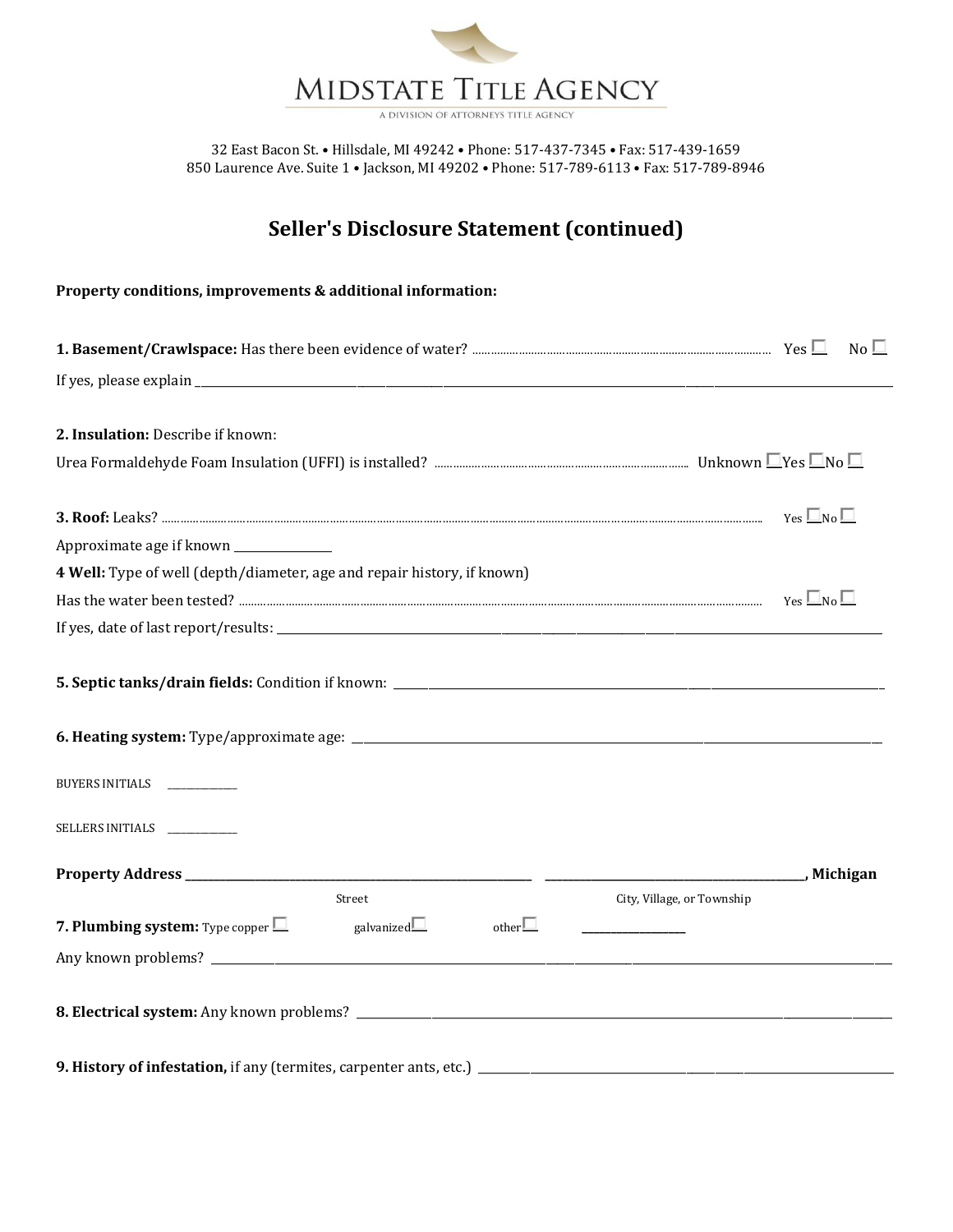

# **Seller's Disclosure Statement (continued)**

**10. Environmental problems:** Are you aware of any substances, materials or products that may be an environmental hazard such as, but not limited to, asbestos, radon gas, formaldehyde, lead-based paint, fuel or chemical storage tanks and contaminated soil on property.  $\blacksquare$  Yes  $\blacksquare$  Yes  $\blacksquare$  Yes  $\blacksquare$  No  $\blacksquare$ If yes, please explain: **11. Flood insurance:** Do you have flood insurance on the property? …………………………… Unknown  $\Box$  Yes  $\Box$  No $\Box$ **12. Mineral Rights:** Do you own the mineral rights? ……………………………………………………………… Unknown□ Yes□ No□ **Other Items:** Are you aware of any of the following: 1. Features of the property shared in common with the adjoining landowners, such as walls, fences, roads and driveways, or other features whose use or responsibility for maintenance may have an effect on the property? …………………………………………………………………………………… Unknown Yes No 2. Any encroachments, easements, zoning violations or nonconforming uses? ... Unknown  $\square$  Yes  $\square$  No $\square$ 3. Any "common areas" (facilities like pools, tennis courts, walkways, or other areas co-owned with others), or a homeowner's association that has any authority over the property? ……………… Unknown  $\Box$  Yes  $\Box$  No $\Box$ 4. Structural modifications, alterations, or repairs made without necessary permits or licensed contractors? ………………………………………………………………………………………….. Unknown Yes No 5. Settling, flooding, drainage, structural, or grading problems? ……………………………. Unknown Yes No 6. Major damage to the property from fire, wind, floods, or landslides? …………………. Unknown Yes No 7. Any underground storage tanks? ……………………………………………………………………… Unknown Yes No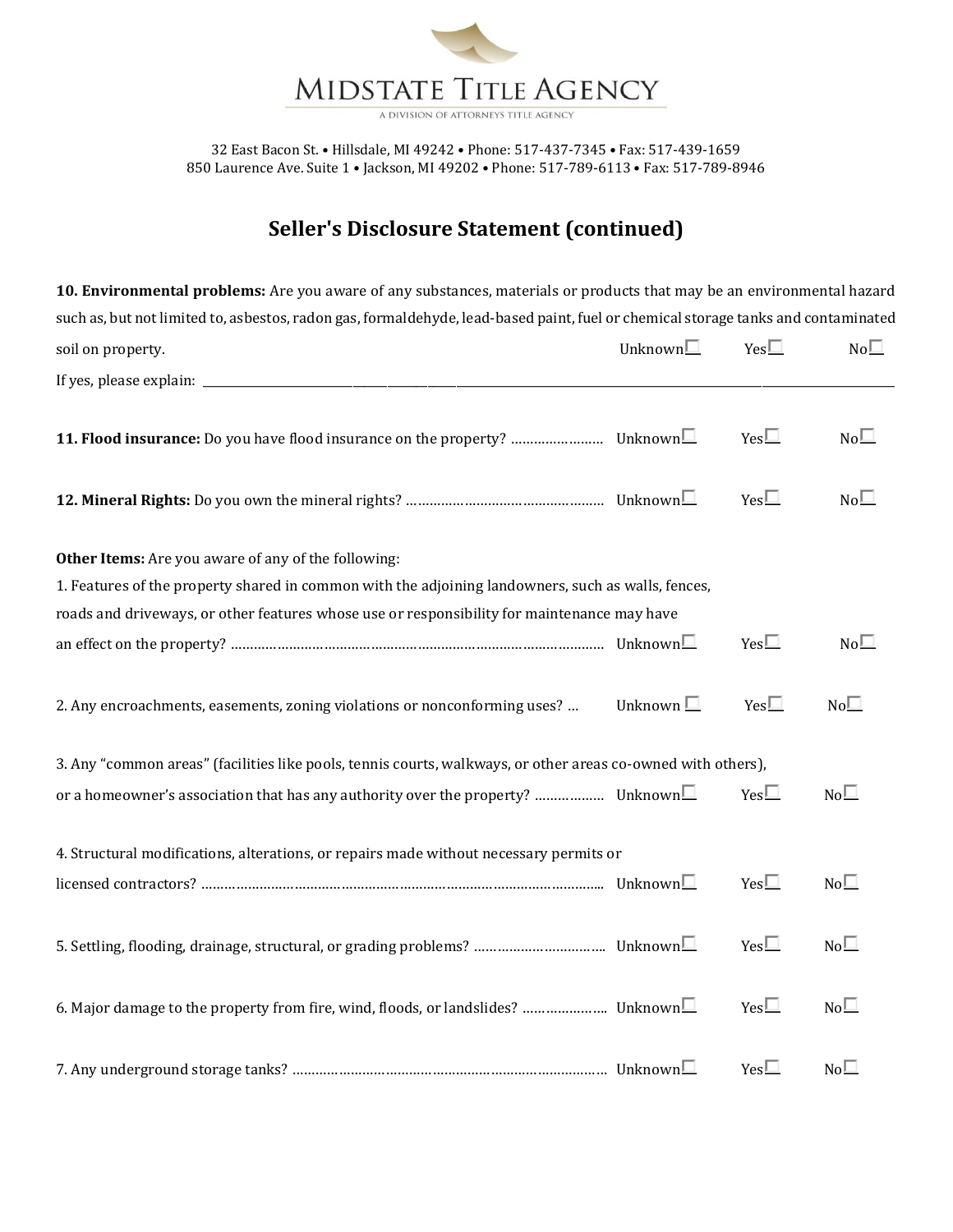

A DIVISION OF ATTORNEYS TITLE AGEN

32 East Bacon St. • Hillsdale, MI 49242 • Phone: 517-437-7345 • Fax: 517-439-1659 850 Laurence Ave. Suite 1 • Jackson, MI 49202 • Phone: 517-789-6113 • Fax: 517-789-8946

# **Seller's Disclosure Statement (continued)**

| 8. Farm or farm operation in the vicinity; or proximity to a landfill, airport, shooting  |              |                 |
|-------------------------------------------------------------------------------------------|--------------|-----------------|
|                                                                                           | $Yes\square$ | $No\square$     |
| 9. Any outstanding utility assessments or fees, including any natural gas main            |              |                 |
|                                                                                           | $Yes \Box$   | $No\square$     |
|                                                                                           | $Yes\square$ | No <sup>1</sup> |
| 11. Any pending litigation that could affect the property or the Seller's right to convey |              |                 |
|                                                                                           | $Yes\square$ | $No\square$     |
|                                                                                           |              |                 |
|                                                                                           |              | $(data)$ .      |
|                                                                                           |              | (data).         |

The Seller has indicated above the condition of all the items based on information known to the Seller. If any changes occur in the structural/mechanical/appliance systems of this property from the date of this form to the date of closing. Seller will immediately disclose the changes to Buyer.

Seller certifies that the information in this statement is true and correct to the best of Seller's knowledge as of the date of Seller's signature.

BUYER SHOULD OBTAIN PROFESSIONAL ADVICE AND INSPECTIONS OF THE PROPERTY TO MORE FULLY DETERMINE THE CONDITION OF THE PROPERTY. THESE INSPECTIONS SHOULD TAKE INDOOR AIR AND WATER QUALITY INTO ACCOUNT, AS WELL AS ANY EVIDENCE OF UNUSUALLY HIGH LEVELS OF POTENTIAL ALLERGIES INCLUDING, BUT NOT LIMITED TO, HOUSEHOLD MOLD, MILDEW AND BACTERIA.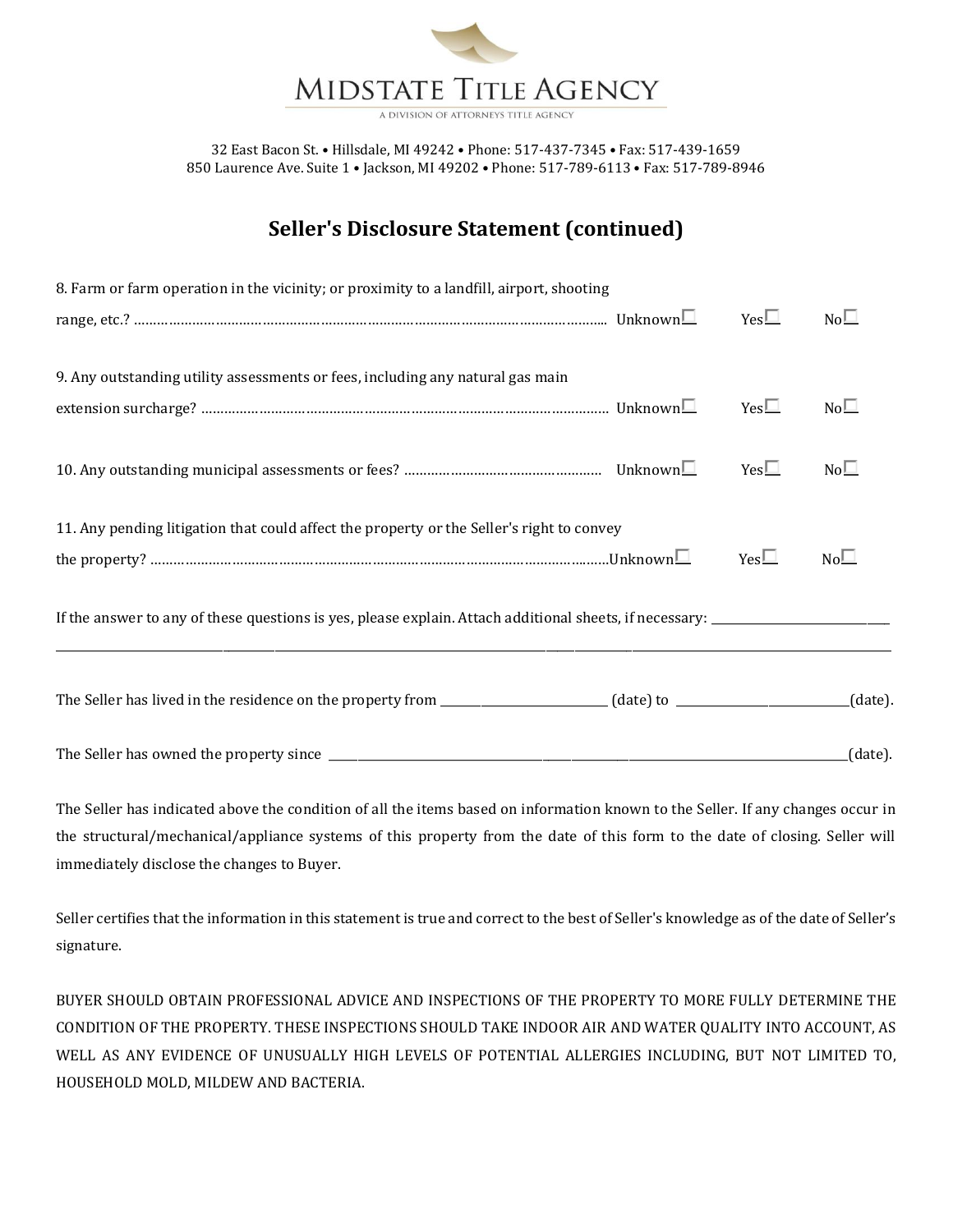

# **Seller's Disclosure Statement (continued)**

BUYERS ARE ADVISED THAT CERTAIN INFORMATION COMPILED PURSUANT TO THE SEX OFFENDERS REGISTRATION ACT, 1994 PA 295, MCL 28,721 TO 28.732 IS AVAILABLE TO THE PUBLIC. BUYERS SEEKING SUCH INFORMATION SHOULD CONTACT THE APPROPRIATE LOCAL LAW ENFORCEMENT AGENCY OR SHERIFF'S DEPARTMENT DIRECTLY.

BUYER IS ADVISED THAT THE STATE EQUALIZED VALUE OF THE PROPERTY, PRINCIPAL RESIDENCE EXEMPTION INFORMATION, AND OTHER REAL PROPERTY TAX INFORMATION IS AVAILABLE FROM THE APPROPRIATE LOCAL ASSESSOR'S OFFICE. BUYER SHOULD NOT ASSUME THAT BUYER'S FUTURE TAX BILLS ON THE PROPERTY WILL BE THE SAME AS THE SELLER'S PRESENT TAX BILLS. UNDER MICHIGAN LAW, REAL PROPERTY OBLIGATIONS CAN CHANGE SIGNIFICANTLY WHEN PROPERTY IS TRANSFERRED.

| Buyer has read and acknowledges receipt of this statement |  |
|-----------------------------------------------------------|--|
|                                                           |  |
|                                                           |  |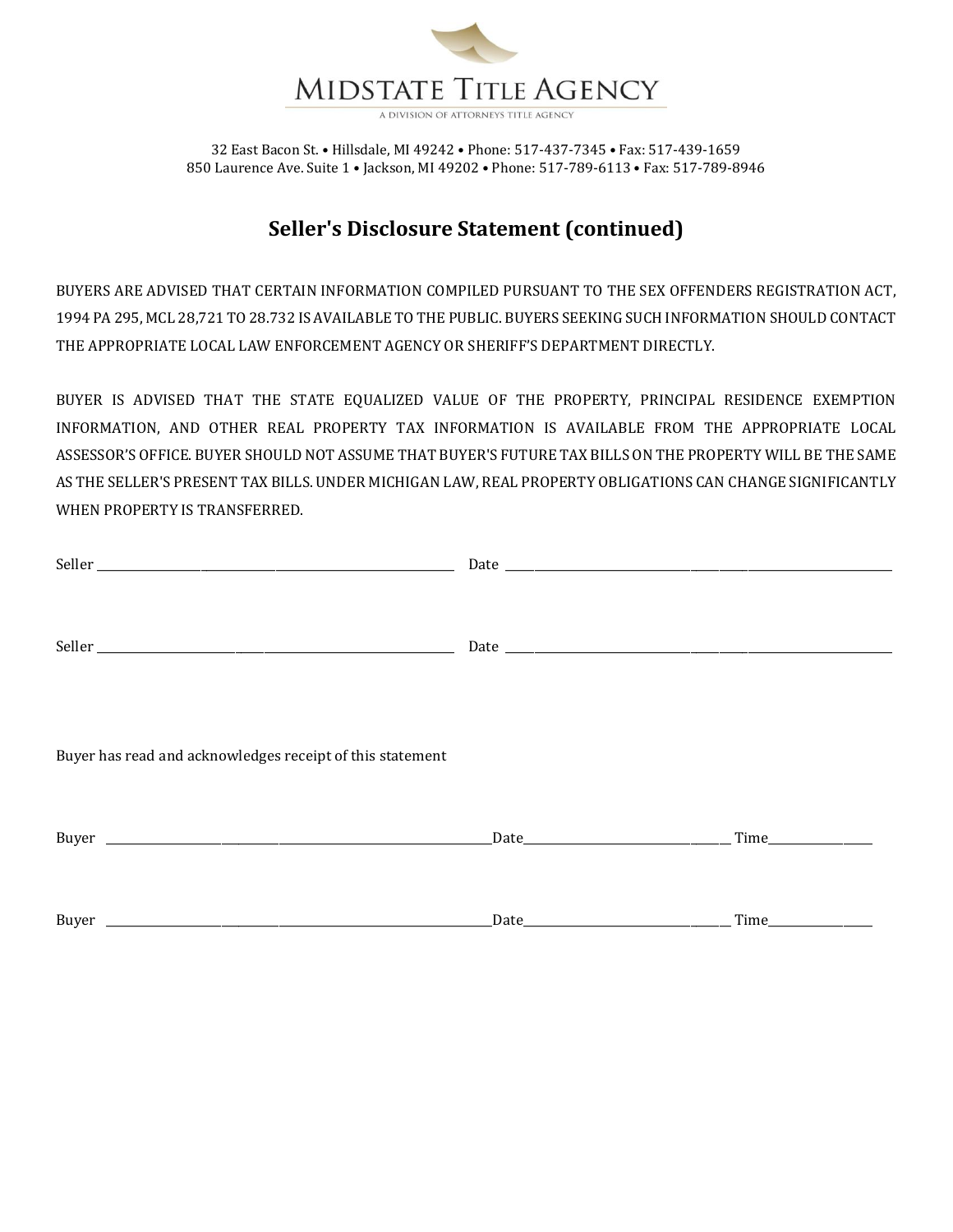

# **LEAD-BASED PAINT AND LEAD-BASED PAINT HAZARDS DISCLOSURE OF INFORMATION FOR RESIDENTIAL SALES**

**PURPOSE OF THIS STATEMENT:** The information provided in this statement is required to be provided by all Sellers or residential housing built before 1978. This statement is required by the Residential Lead-based hazard reduction Act of 1992 (42 U.S.C 4852d), which went into effect in 1996.

The residence at this address was constructed after January 1, 1978 (Seller must initial one.)

Yes \_\_\_\_\_\_\_\_\_\_\_\_\_\_\_\_\_ No \_\_\_\_\_\_\_\_\_\_\_\_\_\_\_\_\_\_ Unknown \_\_\_\_\_\_\_\_\_\_\_\_\_\_\_\_\_\_\_

(If yes is initialed, omit the rest of this Disclosure and sign below, otherwise, complete the following Seller's portion and sign below.)

#### **LEAD WARNING STATEMENT**

Every Purchaser of any interest in residential real estate on which a residential dwelling was built prior to 1978 is notified that such property may present exposure to lead-based paint that may place young children at risk of developing lead poisoning. Lead poisoning in young children may produce permanent neurological damage, including learning disabilities, reduced intelligence quotient, behavioral problems, and impaired memory. Lead poisoning also poses a particular risk to pregnant women. The Seller of any interest in residential real property is required to provide the Buyer with any information on leadbased paint hazards from risk assessments or inspections in the Seller's possession and notify the Buyer of any known leadbased paint hazards from risk assessments or inspections in the Seller's possession and notify the Buyer of any known leadbased paint hazards. A risk assessment or inspection for possible lead-based paint hazards is recommended prior to purchase.

### **SELLER'S DISCLOSURE** (Initial)

Seller must initial  $\Box$  (a)  $\Box$ Known lead-based paint and/or lead-based paint hazards are present in the housing (explain).

**\_\_\_\_\_\_\_\_\_\_\_\_\_\_\_ 1. Presence of lead-based paint and/or lead-based paint hazards** *(check a or b below)***:**

\_\_\_\_\_\_\_\_\_\_\_\_\_\_\_\_\_\_\_\_\_\_\_\_\_\_\_\_\_\_\_\_\_\_\_\_\_\_\_\_\_\_\_\_\_\_\_\_\_\_\_\_\_\_\_\_\_\_\_\_\_\_\_\_\_\_\_\_\_\_\_\_\_\_\_\_\_\_\_\_\_\_\_\_\_\_\_\_\_\_\_\_\_\_\_\_\_\_\_\_\_\_\_\_\_\_\_\_\_\_\_\_\_\_\_\_\_\_\_\_\_\_ \_\_\_\_\_\_\_\_\_\_\_\_\_\_\_\_\_\_\_\_\_\_\_\_\_\_\_\_\_\_\_\_\_\_\_\_\_\_\_\_\_\_\_\_\_\_\_\_\_\_\_\_\_\_\_\_\_\_\_\_\_\_\_\_\_\_\_\_\_\_\_\_\_\_\_\_\_\_\_\_\_\_\_\_\_\_\_\_\_\_\_\_\_\_\_\_\_\_\_\_\_\_\_\_\_\_\_\_\_\_\_\_\_\_\_\_\_\_\_\_\_

(b)  $\Box$  Seller has no knowledge of lead-based paint and/or lead based paint hazards in the housing.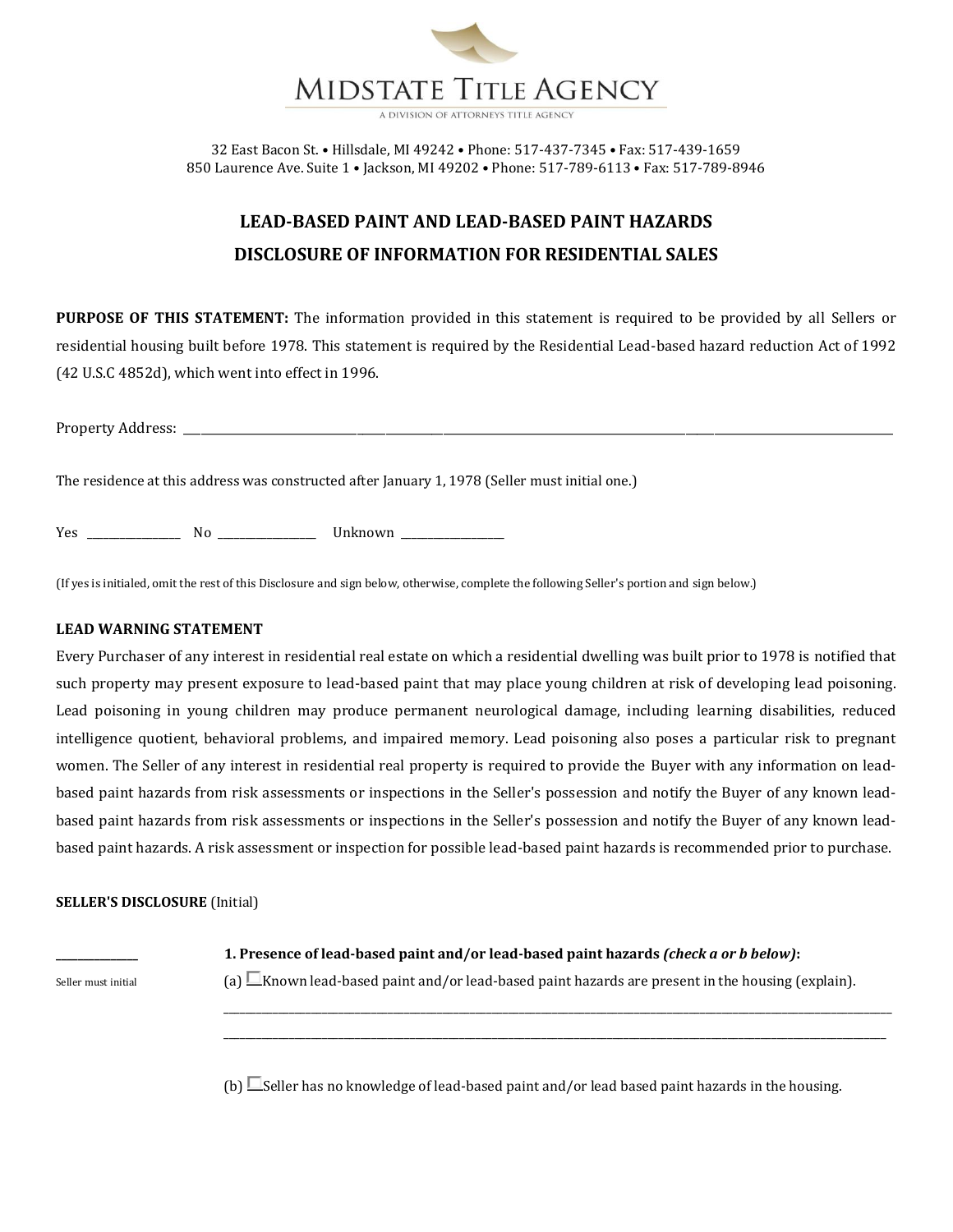

A DIVISION OF ATTORNEYS TITLE AGENCY

32 East Bacon St. • Hillsdale, MI 49242 • Phone: 517-437-7345 • Fax: 517-439-1659 850 Laurence Ave. Suite 1 • Jackson, MI 49202 • Phone: 517-789-6113 • Fax: 517-789-8946

# **LEAD-BASED PAINT AND LEAD-BASED PAINT HAZARDS DISCLOSURE OF INFORMATION FOR RESIDENTIAL SALES (continued)**

|                        | 2. Records and reports available to the Seller (check a or b below):                                           |
|------------------------|----------------------------------------------------------------------------------------------------------------|
| Seller must initial    | (a) $\Box$ Seller has provided the Purchaser with all available records and reports pertaining to              |
|                        | lead-based paint and/or lead-based paint hazards in the housing (list documents below).                        |
|                        |                                                                                                                |
|                        | (b) Seller has no reports or records pertaining to lead-based paint and/or lead-based paint hazards in         |
|                        | the housing.                                                                                                   |
|                        | 3. Seller acknowledges that Agents have informed Seller of Seller's obligation under 42 U.S.C                  |
| Seller must initial    | 4852d, as printed on the back of this form.                                                                    |
|                        | <b>PURCHASER'S ACKNOWLEDGEMENT (Initial)</b>                                                                   |
| Purchaser must initial | 4. Purchaser has received copies of all information listed above the attached _                                |
| Purchaser must initial | 5. Purchaser has received the pamphlet Protect Your Family from Lead in Your Home                              |
| Purchaser must initial | 6. As set forth in the Offer to Purchase, Purchaser has (check a or b below):                                  |
|                        | (a) $\Box$ Received a 10-day opportunity (or mutually agrees upon period) to conduct a risk assessment or      |
|                        | inspection for the presence of lead-based paint and-or lead-based paint hazards.                               |
|                        | <b>OR</b>                                                                                                      |
|                        | (b) $\square$ Waived the opportunity to conduct a risk assessment or inspection for the presence of lead-based |
|                        | paint and/or lead-based paint hazards.                                                                         |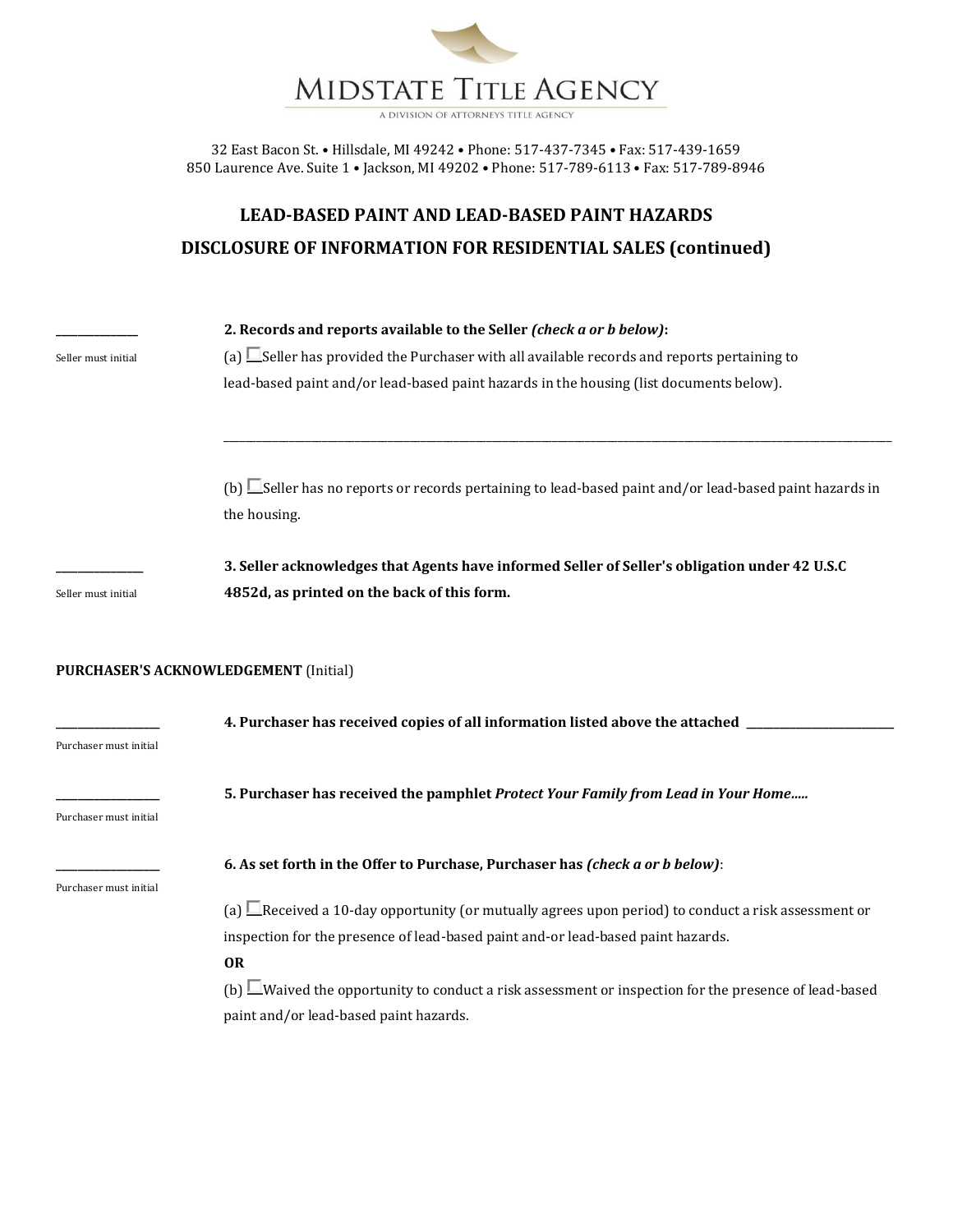

# **LEAD-BASED PAINT AND LEAD-BASED PAINT HAZARDS DISCLOSURE OF INFORMATION FOR RESIDENTIAL SALES (continued)**

### **AGENT'S ACKNOWLEDGEMENT** (Initial)

**\_\_\_\_\_\_\_\_\_\_\_\_\_\_\_\_\_\_\_ 7. Agent has informed the Seller of the Seller's obligation under 42 U.S.C 4852d and is aware of**  Agent must initial **his/her responsibility to ensure compliance.**

### **CERTIFICATION OF ACCURACY**

These following parties have reviewed the information and certify, to the best of their knowledge, that the information provided by the signatory is true to accurate.

| Seller |  |             |  |
|--------|--|-------------|--|
|        |  |             |  |
|        |  | Date        |  |
|        |  | Date $\_\_$ |  |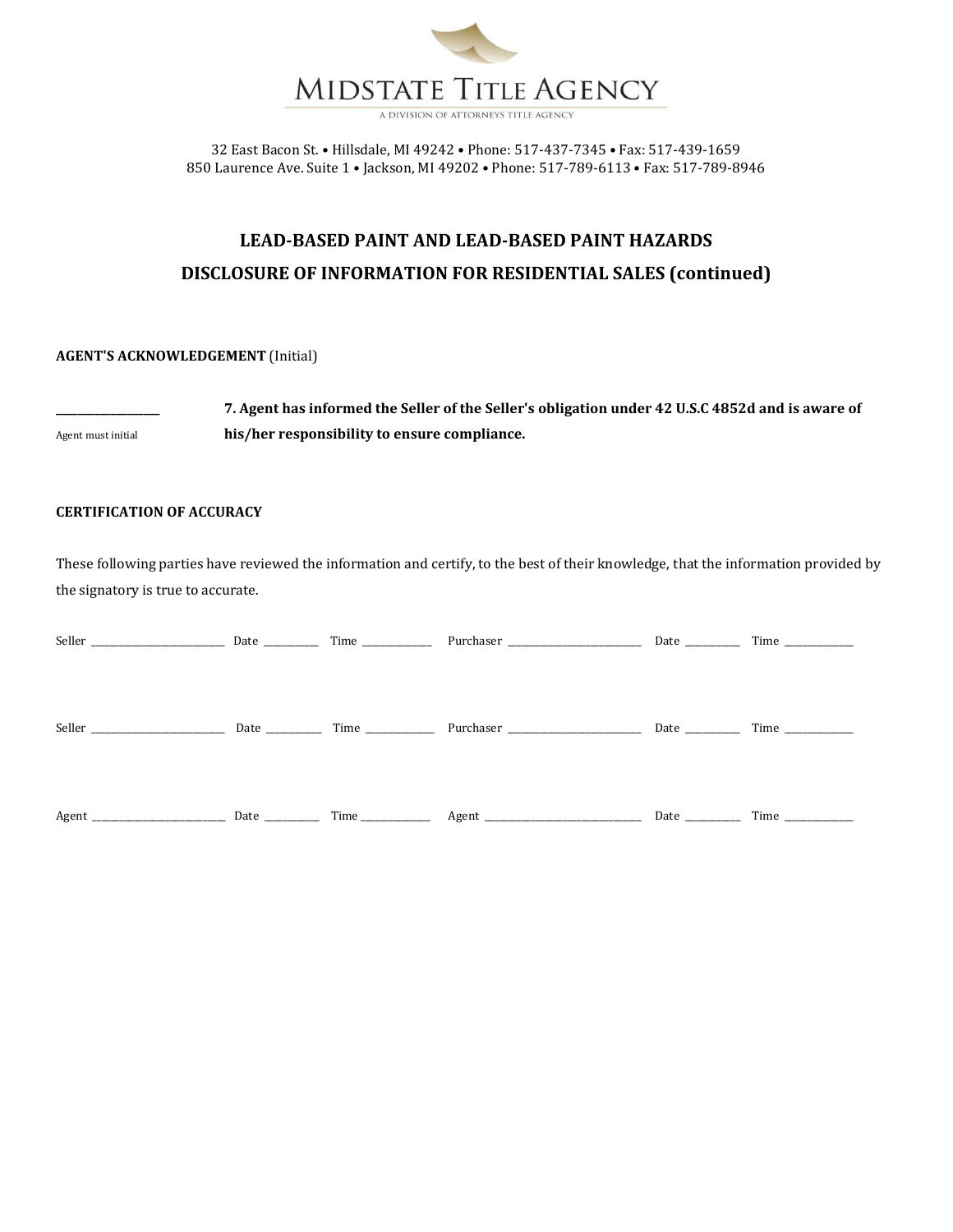

32 East Bacon St. • Hillsdale, MI 49242 • Phone: 517-437-7345 • Fax: 517-439-1659

850 Laurence Ave. Suite 1 • Jackson, MI 49202 • Phone: 517-789-6113 • Fax: 517-789-8946

# **RESPONSIBILITIES OF SELLERS UNDER RESIDENTIAL LEAD-BASED PAINT HAZARD REDUCTION ACT**

Federal law now imposes the requirements listed below on Sellers of residential housing **built prior to 1978.**

**1.** Sellers must disclose the presence of any lead-based paint hazards actually known to the Seller. This disclosure must be made prior to the Seller's acceptance of the Purchaser's offer. An offer may not be accepted until after the disclosure requirements are satisfied and the Purchasers have had an opportunity to review the disclosure language, and to amend their offer, if they wish.

**a.** If the Sellers are aware of the presence of lead-based paint and/or lead-based paint hazards in the property being sold, the disclosure must include any information available concerning the known lead-based paint and/or lead-based paint hazard, including the following.

**I.** The Sellers' basis for determining that lead-based paint and/or lead-based paint hazards exist.

**II.** The location of the lead-based paint and/or lead-based paint hazards; and

**III.** The condition of the painted surfaces.

**b.** If a lead-based paint hazard is not known to the Seller, the disclosure must include a statement disclaiming such knowledge.

**c.** The Sellers must provide a list of any records and reports available to the Sellers pertaining to lead-based paint and/or lead-based paint hazards, copies of which must be provided to the Purchasers. (If no such records or reports exist, the disclosure statement should affirmatively so state.)

**d.** The disclosure must include the government-mandated Lead Warning Statement, found on the front side of this form.

**2.** Sellers must provide Purchasers with a copy of the federal pamphlet entitled *Protect Your Family From Lead In Your Home.* A copy of this pamphlet is available from your Sales Associate.

**3.** Sellers must permit a Purchaser a ten (10) day period (unless the parties mutually agree, in writing, upon a different period of time) to have the property tested for lead-based paint before the Purchasers become obligated under the Purchase Agreement.

A civil fine of \$10,000 may be levied against any Seller or real estate Agent who fails to live up to the obligations imposed by this law.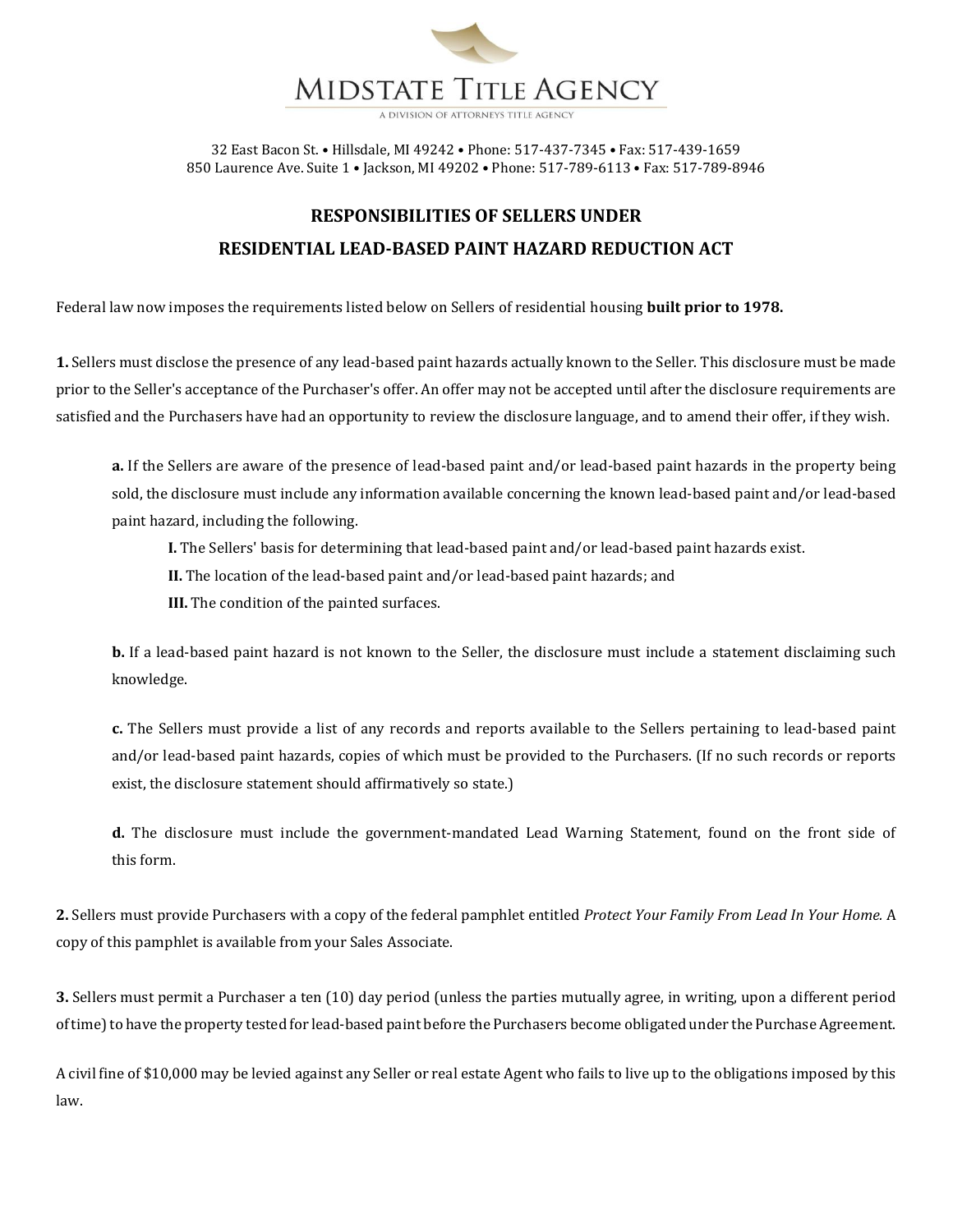

A DIVISION OF ATTORNEYS TITLE AGENCY

32 East Bacon St. • Hillsdale, MI 49242 • Phone: 517-437-7345 • Fax: 517-439-1659 850 Laurence Ave. Suite 1 • Jackson, MI 49202 • Phone: 517-789-6113 • Fax: 517-789-8946

## **MORTGAGE / ASSOCIATION INFORMATION REQUEST & RELEASE**

|                                                                                                                              | Equity Line of Credit? $\Box$ Yes<br>No             |
|------------------------------------------------------------------------------------------------------------------------------|-----------------------------------------------------|
|                                                                                                                              |                                                     |
|                                                                                                                              | Equity Line of Credit? $\Box$ Yes<br>N <sub>0</sub> |
|                                                                                                                              |                                                     |
| Please be advised of the following:                                                                                          |                                                     |
| Subject Property Sold: Mortgage will be paid in full                                                                         |                                                     |
| Mortgage Assumption: Purchaser will assume current Mortgage                                                                  |                                                     |
| Land Contract Sale: Property sold on Land Contract and Mortgage will not be paid in full                                     |                                                     |
| Lender is hereby authorized and directed to furnish Midstate Title Agency of Southern Michigan, LLC at the fax listed above, |                                                     |
| the following information:                                                                                                   |                                                     |
| Payoff Letter: As of the last payment received and posted, including daily interest through __________________               |                                                     |
| Assumption Letter: Status of account, including monthly payment, interest rate, prepayment and escrow balance                |                                                     |
| Land Contract Status & Approval: Status of account and approval of sale                                                      |                                                     |
|                                                                                                                              |                                                     |

**By signing this form, Mortgagor authorizes fees associated with ordering the payoff letter to be applied to their account (fax fee/payoff fee).**

**If either Mortgage is an equity line of credit, by signing this form, Mortgagor authorizes the lender to freeze account from further advances, close account and provide confirmation of the same.**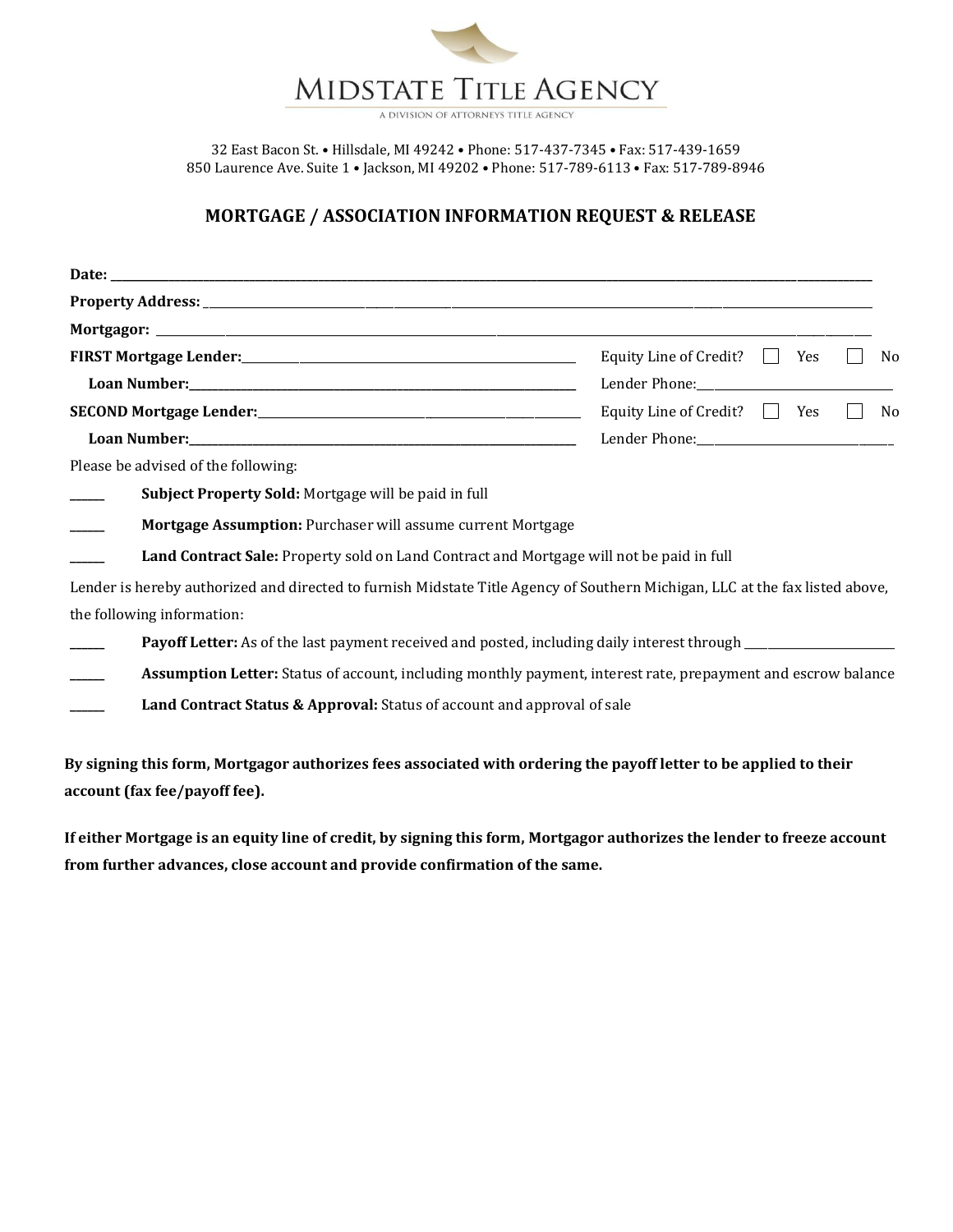

A DIVISION OF ATTORNEYS TITLE AGENC

32 East Bacon St. • Hillsdale, MI 49242 • Phone: 517-437-7345 • Fax: 517-439-1659 850 Laurence Ave. Suite 1 • Jackson, MI 49202 • Phone: 517-789-6113 • Fax: 517-789-8946

## **MORTGAGE / ASSOCIATION INFORMATION REQUEST & RELEASE (continued)**

| <b>Association Information Release:</b>       |                            |
|-----------------------------------------------|----------------------------|
| <b>Association and/or Management Company:</b> |                            |
| <b>Contact Name:</b>                          | <b>Phone and/or Email:</b> |

Association or Management Company is hereby authorized and directed to furnish Midstate Title Agency of Southern Michigan, LLC at the fax listed above, a status of account.

\*Please note that this information will be required to assess association fees and calculate proration credits at closing\*

\*If there are fees required by the Association for generating an Association Status Letter, payment prior to closing may be required from Seller or fees may be collected on the Settlement Statement at closing.\*

\_\_\_\_\_\_\_\_\_\_\_\_\_\_\_\_\_\_\_\_\_\_\_\_\_\_\_\_\_\_\_\_\_\_\_\_\_\_\_\_\_\_\_\_\_\_\_\_\_\_\_\_\_\_\_\_\_\_\_\_\_\_\_\_\_\_\_\_\_\_\_\_\_\_\_\_\_\_\_\_ \_\_\_\_\_\_\_\_\_\_\_\_\_\_\_\_\_\_\_\_\_\_\_\_\_\_\_\_\_\_\_\_\_\_\_\_\_\_\_\_\_\_\_\_\_\_\_\_\_\_\_\_\_\_\_\_\_

\_\_\_\_\_\_\_\_\_\_\_\_\_\_\_\_\_\_\_\_\_\_\_\_\_\_\_\_\_\_\_\_\_\_\_\_\_\_\_\_\_\_\_\_\_\_\_\_\_\_\_\_\_\_\_\_\_\_\_\_\_\_\_\_\_\_\_\_\_\_\_\_\_\_\_\_\_\_\_\_ \_\_\_\_\_\_\_\_\_\_\_\_\_\_\_\_\_\_\_\_\_\_\_\_\_\_\_\_\_\_\_\_\_\_\_\_\_\_\_\_\_\_\_\_\_\_\_\_\_\_\_\_\_\_\_\_\_\_

SIGNED:

Seller/Mortgagor Last 6 of SSN

Seller/Mortgagor Last 6 of SSN

\_\_\_\_\_\_\_\_\_\_\_\_\_\_\_\_\_\_\_\_\_\_\_\_\_\_\_\_\_\_\_\_\_\_\_\_\_\_\_\_\_\_\_\_\_\_\_\_\_\_\_\_\_\_\_\_\_\_\_\_\_\_\_\_\_\_\_\_\_\_\_\_\_\_\_\_\_\_\_\_ \_\_\_\_\_\_\_\_\_\_\_\_\_\_\_\_\_\_\_\_\_\_\_\_\_\_\_\_\_\_\_\_\_\_\_\_\_\_\_\_\_\_\_\_\_\_\_\_\_\_\_\_\_\_\_\_\_

Processor Name: Extension: Extension: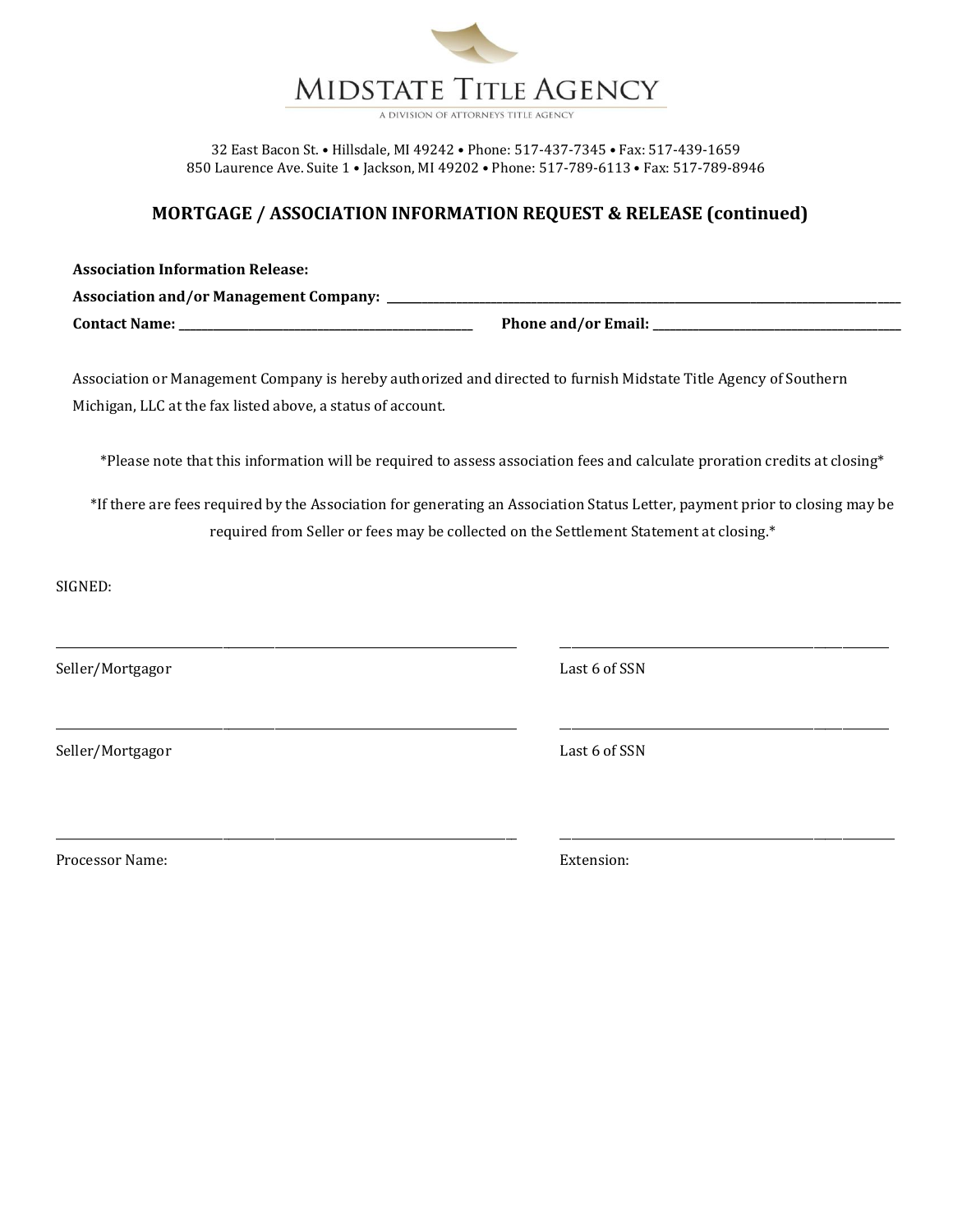

A DIVISION OF ATTORNEYS TITLE AGENC

32 East Bacon St. • Hillsdale, MI 49242 • Phone: 517-437-7345 • Fax: 517-439-1659 850 Laurence Ave. Suite 1 • Jackson, MI 49202 • Phone: 517-789-6113 • Fax: 517-789-8946

| Date:      |  |
|------------|--|
| Seller:    |  |
| Purchaser: |  |
| File No.:  |  |
| Property:  |  |
|            |  |

### **Earnest Money Deposit Escrow Agreement**

Subject matter deposited with Midstate Title Agency of Southern Michigan, LLC (hereinafter referred to as Escrow Agent) is the following:

 $\updownarrow$ 

### **PURPOSE**

This deposit is being held by Escrow Agent for the following purpose(s):

The Purchaser and Seller (collectively "Parties") request that Escrow Agent hold an Earnest Money Deposit ("EMD") pursuant to the purchase of the above property with a Purchase Agreement dated \_\_\_\_\_\_\_\_\_\_\_\_\_\_\_\_\_\_\_\_\_\_\_\_\_\_\_\_\_\_\_\_\_\_\_\_, Escrow Agent is not a party to said Purchase Agreement nor bound

by any terms contained therein.

#### **CONDITIONS**

The earnest money deposit is to be held for release and delivery at such time as the following terms and conditions have been met:

Escrow Agent is, authorized and directed to release the deposited earnest money to the SELLER when Escrow Agent is in receipt of a signed closing statement and in possession of an instrument, in recordable form, signed by the SELLER, conveying the captioned property to the PURCHASER.

In the alternative, Escrow Agent is authorized and directed to release the earnest money deposit in accordance with any written instructions signed by SELLER and PURCHASER. It is understood and agreed that such written instructions shall clearly indicate the payee, method of delivery and amount, if necessary.

The undersigned parties agree that absent joint written and signed instructions by both parties, and in its sole discretion, Escrow Agent may release the Earnest Money Deposit back to the depositing party and upon making such delivery, and performance of any other services included above, Escrow Agent will thereupon be released and acquitted from any further liabilities concerning the deposit, it being expressly understood that such liability in any event is limited by the terms and conditions set forth herein.

By acceptance of this agency, Escrow Agent is in no way assuming responsibilities for the validity or authenticity of the subject matter of the deposit.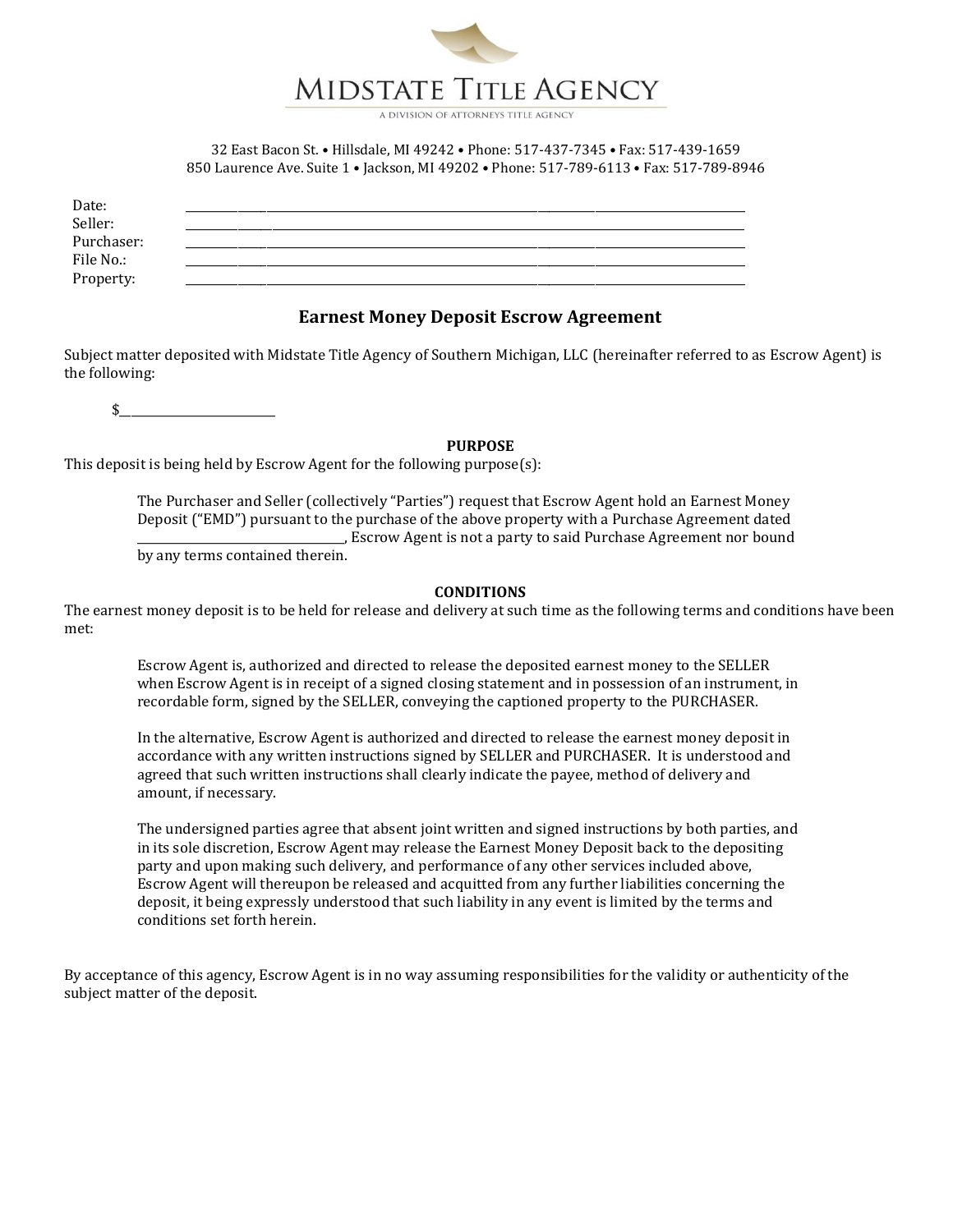

## **Earnest Money Deposit Escrow Agreement (continued)**

In the event of noncompliance with the terms above or failure by the parties to provide Escrow Agent with a single set of written instructions, signed by both parties to this escrow agreement regarding disposition of the subject matter, Escrow Agent may, in its absolute and sole discretion, at any time initiate an interpleader action in any appropriate court in the State of Michigan naming all parties to this agreement and all other claimants and interested parties as parties to the action and deposit all funds or other security in escrow with the clerk of such court in full acquittance of its responsibilities under this Agreement. Any costs, expenses and fees incurred by Escrow Agent in initiating an interpleader action shall be automatically deducted from any funds being held under this Agreement. If no funds or funds insufficient to commence an interpleader action are being held, the parties agree to jointly and severally be responsible to reimburse Escrow Agent, upon demand by Escrow Agent, for any costs, expenses and fees incurred in initiating an interpleader action.

**IN THE EVENT OF ANY DISPUTE RELATIVE TO ANY OF THE OBLIGATIONS OF ESCROW AGENT, HEREIN, ALL THE UNDERSIGNED PARTIES, JOINTLY AND SEVERALLY, HEREBY INDEMNIFY AND HOLD HARMLESS ESCROW AGENT FROM AND AGAINST ANY LOSS OR DAMAGE, INCLUDING, BUT NOT LIMITED TO ANY ATTORNEY FEES AND COSTS, WHICH ESCROW AGENT MAY SUSTAIN AS A RESULT OF ACTING AS ESCROW AGENT UNDER THIS AGREEMENT.**

## **DEPOSIT OF FUNDS**

All funds received in this Escrow, and any other funds received by Escrow Agent in connection with the subject real estate transaction, shall be deposited with other escrow funds in one or more non-interest bearing escrow accounts of Escrow Agent in a state or national bank selected by Escrow Agent. Escrow Agent shall have no obligations to account in any manner to the parties to this escrow for the value or any benefit received by Escrow Agent, directly or indirectly, by reason of the deposit of any such funds or the maintenance of such accounts with such bank, nor shall Escrow Agent have any obligation to pay any benefit to said parties. Such benefits may include, without limitation, credits allowed by such bank on loans to Escrow Agent or its affiliates and subsidiaries, and credits on accounting, reporting, and other services and products of such bank. Any such benefits shall be deemed additional compensation of the Escrow Agent for its services and products of such bank. Escrow Agent shall not be liable for any loss or impairment of said funds due to bank failure, insolvency or suspension.

### **ADDITIONAL PROVISIONS**

This Escrow Agreement and the instructions contained herein are governed by and are to be construed under the laws of the State of Michigan. This Escrow Agreement, amendments or supplemental instructions hereto, may be executed in counterparts, each of which shall be deemed an original and all such counterparts together shall constitute one and the same instrument.

Any changes in the terms or conditions of this Agreement may be made only in writing signed by all parties or their duly authorized representatives.

Any funds left on balance in this escrow and not claimed within 90 days, from the closing date as set forth in a separate purchase agreement between Seller and Purchaser may be subject to a monthly administrative fee of \$50.00 deducted from the balance of the funds held. In the event that the Escrow Agent, through the action or inaction of Seller or Buyer, is required to continue this escrow beyond the date on which this escrow would have otherwise terminated and have been fulfilled, the aforementioned monthly administrative fee may be deducted for every month, or part thereof, that this escrow remains open. Said deduction shall commence on the first day of the month following the month in which the Escrow Agreement would have by its own terms been fulfilled and terminated.